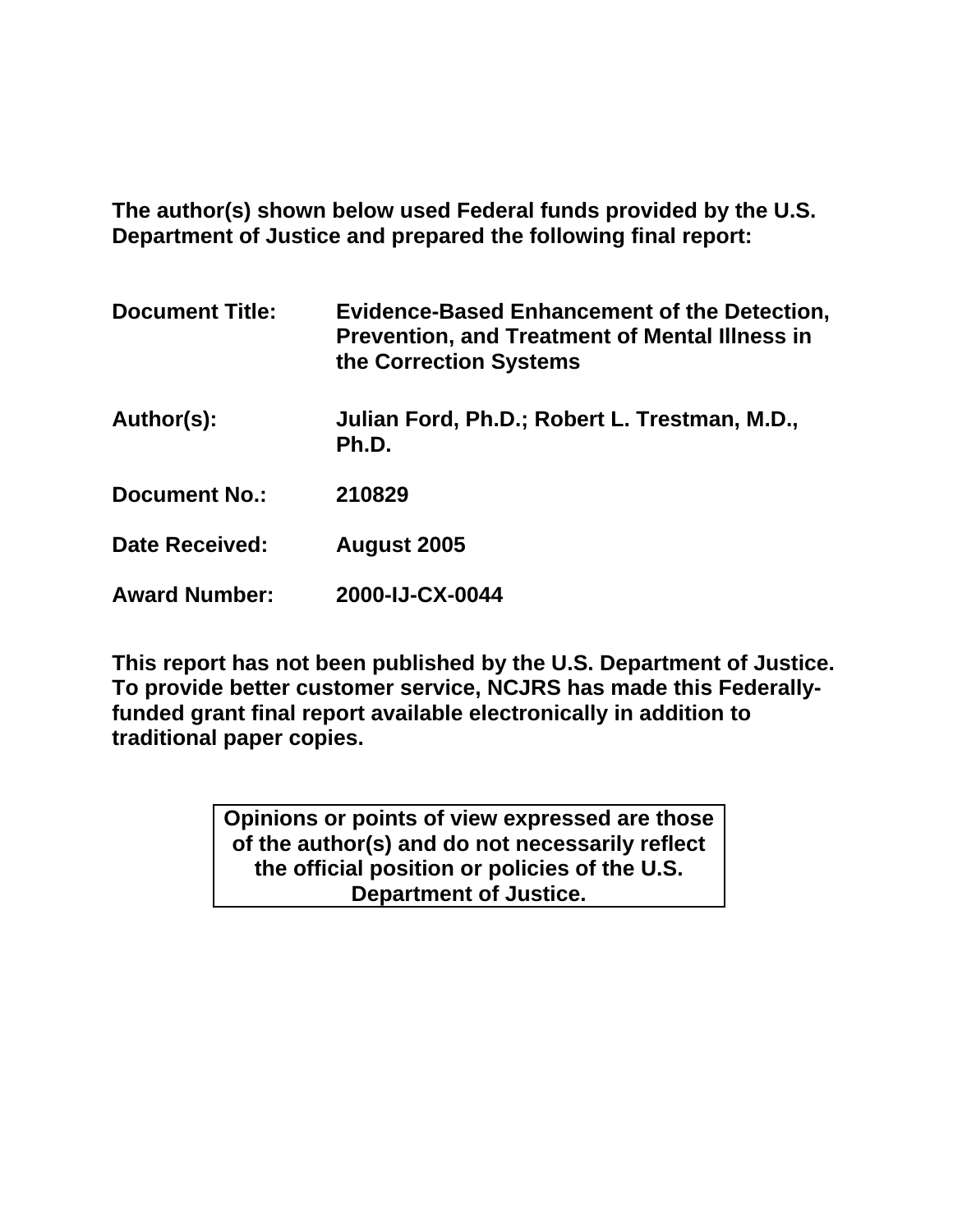#### **ABSTRACT**

## *Evidence-Based Enhancement of the Detection, Prevention, and Treatment of Mental Illness in the Correction Systems*

*Purpose.* The goal of the present project was to develop and validate a brief mental health screening instrument suitable for use by correctional custody or healthcare staff in identifying jail detainees who warrant specialized mental health evaluation for undetected psychiatric impairment. *Participants.* English-speaking women (N=670) and Men (N=1526), 40% Black, 20% Hispanic, 40% White, ages 18-76 years old (Median=31 years old), who had no institutionally-identified serious mental health condition, were randomly recruited 24-72 hours after entry to jail. A randomly selected sub-sample (201 women; 307 men) received a structured diagnostic interview within five days. *Setting.* All data collection occurred in state-run jails for men (four sites) and women (one site) in the State of Connecticut. *Methods.* Data collection techniques involved the administration of a 25-minute "Composite Screening" interview in Phase 1. 20% of participants were then invited to complete a longer, more intensive "Structured Interview" one week later, which established a more detailed account of Axis I and Axis II psychiatric disorders and psychosocial functioning. Correctional Records Data was also obtained including Mental Health Scores and Overall Risk Scores. In Phase 2, the newly developed Screening Tool was then tested on an additional 206 participants, following the same protocol as in Phase 1. *Data Analysis.* Exploratory (EFA) and Confirmatory (CFA) Factor Analyses were calculated to derive the best subset of items to be used in the brief mental health screen. Sensitivity, specificity, and positive and negative predictive power were calculated for the results of empirically-derived genderdifferentiated brief screening instruments in relation to psychiatric diagnoses obtained by blind researchers using the Structured Clinical Interview for DSM-IV Axis I disorders (SCID-P) and the Clinician Administered PTSD Scale as criterion standards. *Results.*  The main outcome measures derived from this project are: The Correctional Mental Health Screen for Females (CMHS-F; 8 items) and The Correctional Mental Health Screen for Males (CMHS-M, 12 items). Epidemiology of mental health disorders is also reported. *Conclusions.* This new brief screening tool is designed to expedite the process of accurately identifying individuals in the correctional system with mental illness. Dissemination of this tool can help to standardize screening practices nationwide. Prevalence rates of psychological disorders were found to be comparable to those found in psychiatric settings, and timely, proper identification of psychological illness in jails can aid in the treatment process for these individuals.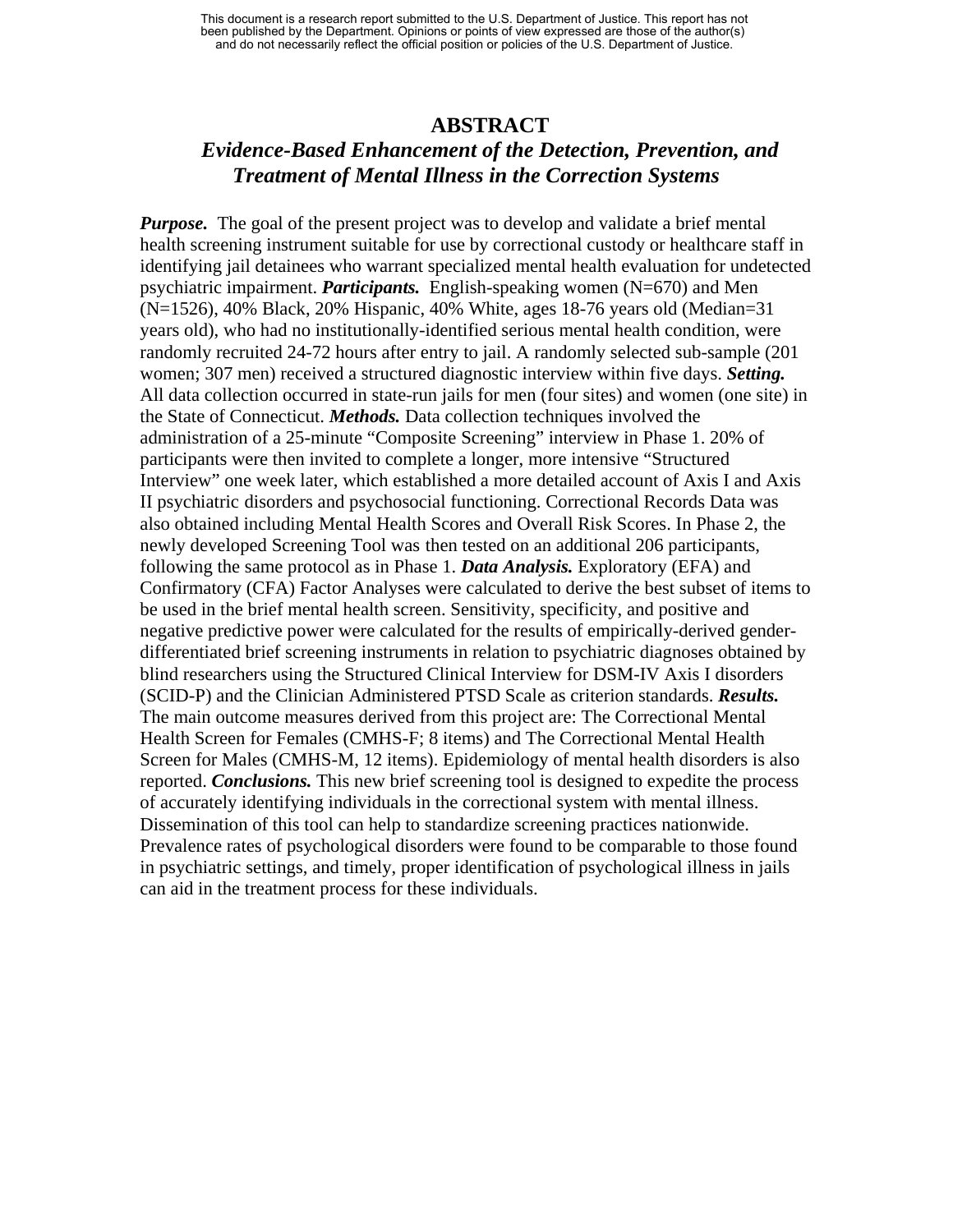## **FINAL REPORT**

*Evidence-Based Enhancement of the Detection, Prevention, and Treatment of Mental Illness in the Correction Systems* 

**Submitted to:** 

**Andrew Goldberg National Institute of Justice 810 Seventh Street N.W. Washington, DC 20531** 

**Submitted by:** 

**Julian Ford, Ph.D., Co-Principal Investigator Robert L. Trestman, M.D., Ph.D., Co-Principal Investigator Department of Psychiatry University of Connecticut Health Center 263 Farmington Avenue Farmington, Connecticut 06030 (860) 679-8778 (860) 679-1298 (fax)**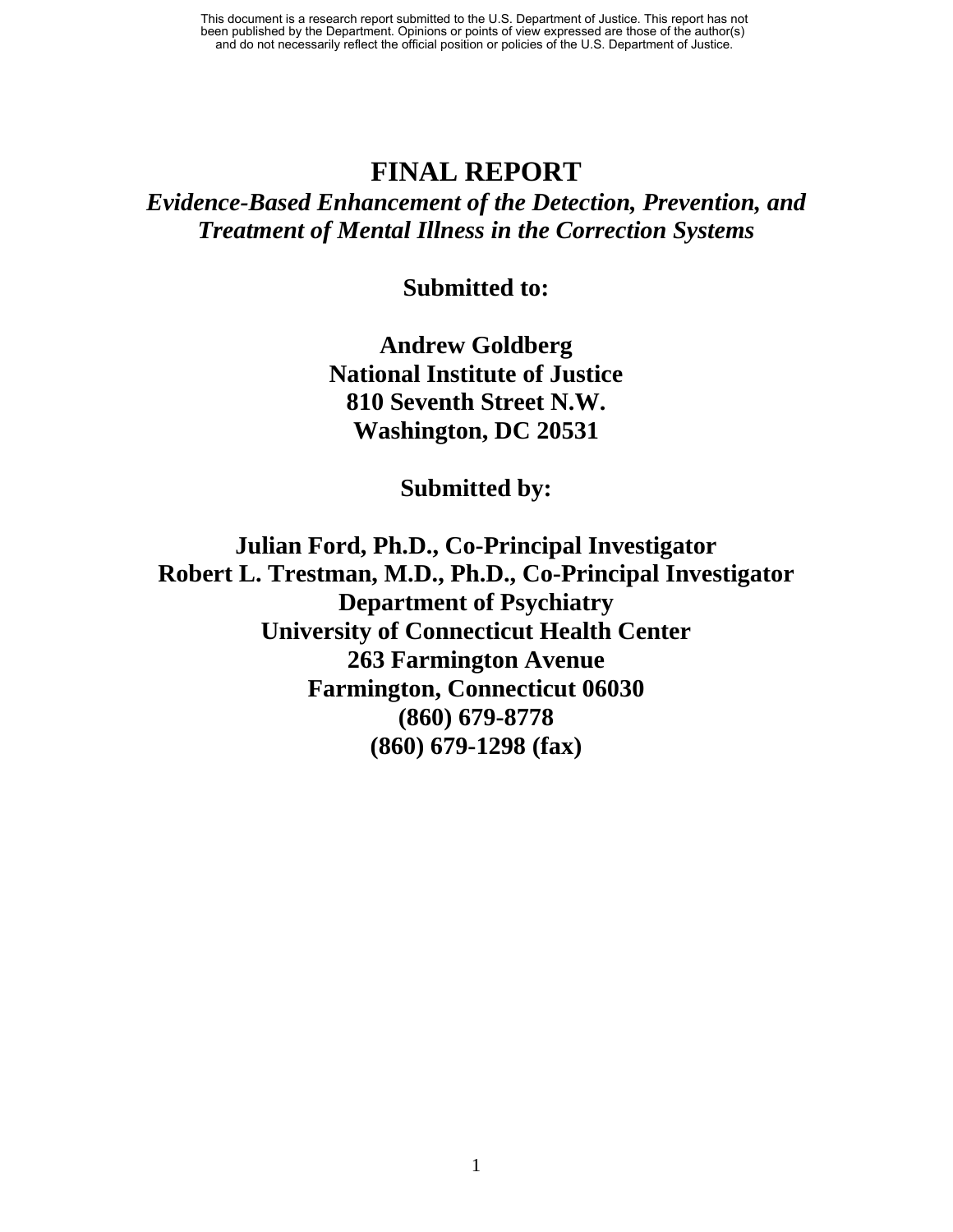# **EXECUTIVE SUMMARY**

In the past decade, our nation's courts, jails, prisons, and parole systems have experienced an enormous increase in the volume of adjudications, incarcerations, and post-release surveillances they must manage. Simultaneously, other socioeconomic and institutional changes have led to significant increases in the proportion of legally detained persons who suffer from mental illness. Early identification and effective care of mental health needs within the prisons and jails is critical to providing constitutionally entitled services, as well as enhancing healthy readjustment into the community after release. The Brief Mental Health Screening Tool was developed to enhance the timely and accurate identification of psychiatric disorders within adult correctional systems.

Through the process of developing this tool, two objectives were obtained: (1) The evaluation of the reliability and validity of a composite mental health screen adapted from existing evidence-based protocols, and (2) the determination of the best brief subset of the mental health screen's items for the rapid identification of inmates with psychiatric disorders requiring care. Data analysis involved sensitivity, specificity, and positive and negative predictive power calculations. This resulted in two empirically derived and gender-differentiated brief screening measures.

Data collection techniques involved the administration of a 25-minute "Composite Screening" interview in Phase 1 with questions derived from the Screening module for the SCID-P for DSM-IV (First et al., 1990), Primary Care PTDS screen (PC-PTSD; Ford et al., 1996; Prins et al., 1999), Iowa Personality Disorders Screen (IPDS*;* Langbehn et al., 1999), Referral Decision Scale (RDS; Teplin & Swartz, 1989), and the Alcohol and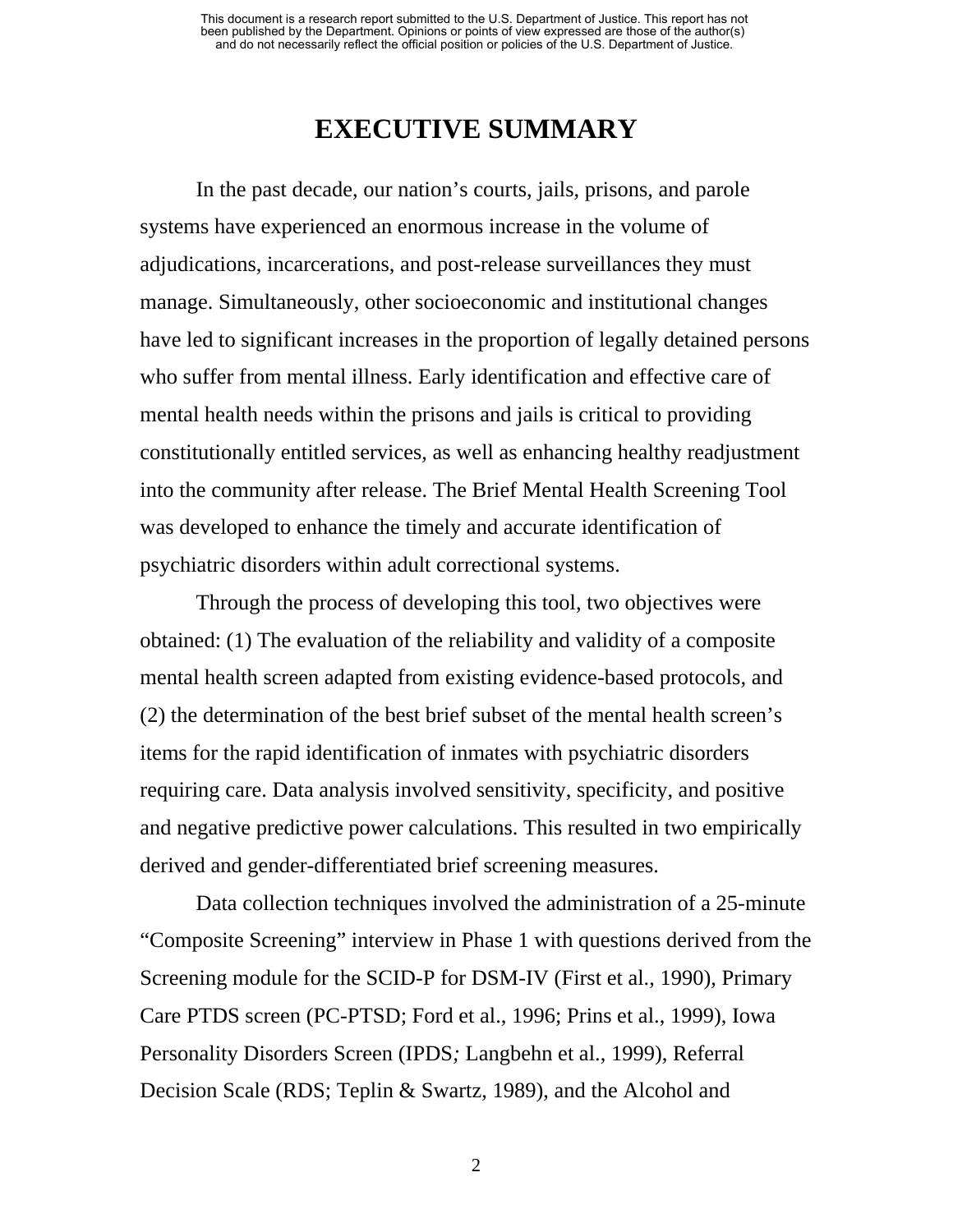Substance Involvement Screening Test (ASIST; Babor et al., 1999). 20% of participants were then invited to complete a longer, more intensive "Structured Interview" approximately one week later, which established a more detailed account of Axis I and Axis II psychiatric disorders and psychosocial functioning. Correctional Records Data was also obtained including Mental Health Scores, Medical Scores, Disciplinary History, Suicide Risk Scores, Overall Risk Scores, Escape Profile, Educational and Vocational Training, Substance Abuse Treatment, and Sex Offender Treatment. These variables were used to establish convergent and discriminant validity with the total scores on the Brief Mental Health Screening Tool. In Phase 2, the newly developed Screening Tool was then tested on an additional 206 participants, following the same protocol as in Phase 1. Participants were excluded if they were severely mentally impaired and unable to comprehend the informed consent process or the interview questions.

Epidemiology of mental disorders in the jail population was also obtained as a result of this project. Prevalence rates of Affective Disorders, Anxiety Disorders, Personality Disorders, and Post-Traumatic Stress Disorder were determined; consistent with earlier reports in different populations, substantial elevations in prevalence rates above those found in the community were observed.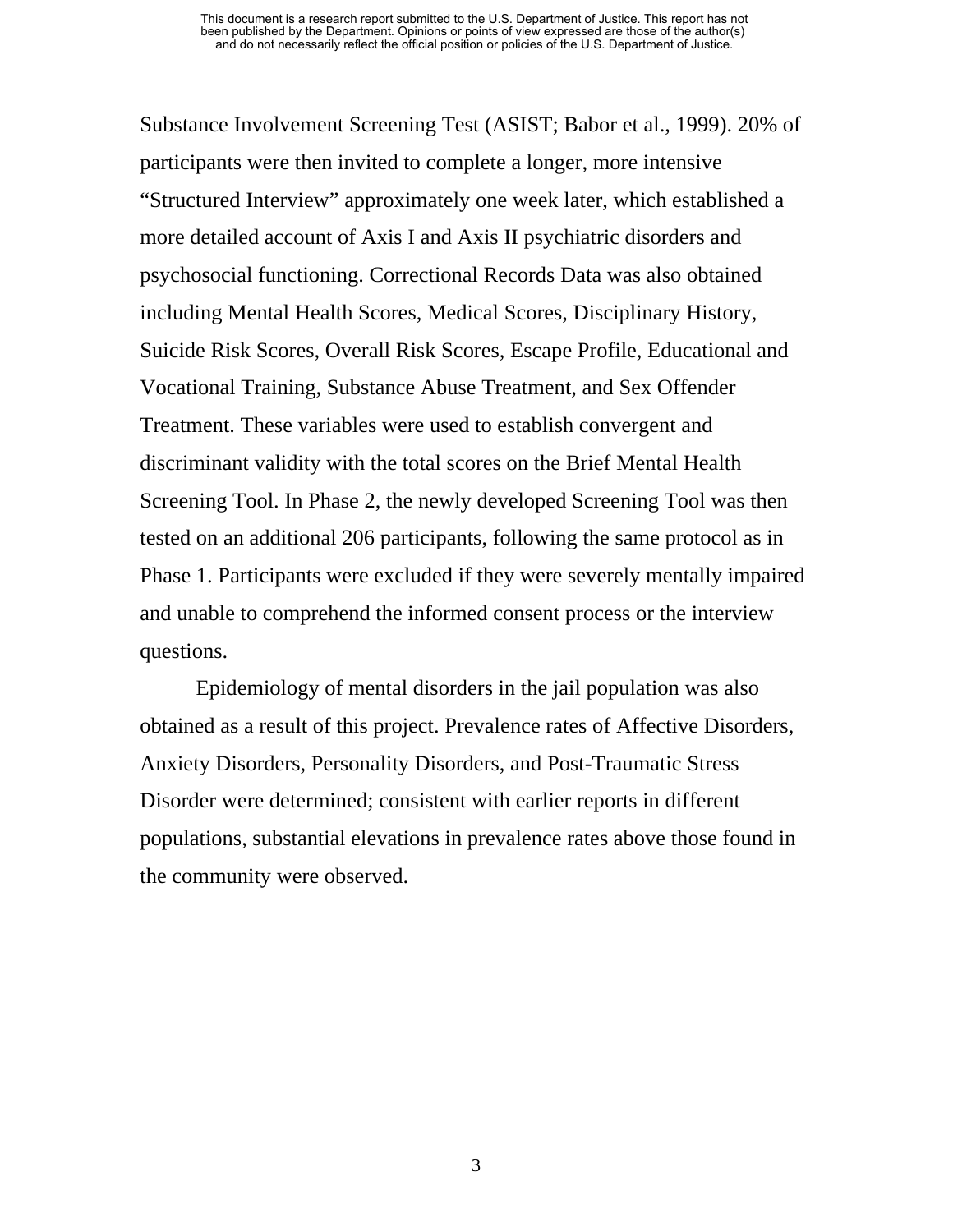# **TABLE OF CONTENTS**

| <b>EXECUTIVE SUMMARY</b>                  | $\overline{2}$ |
|-------------------------------------------|----------------|
| <b>TABLE OF CONTENTS</b>                  | 4              |
| <b>INTRODUCTION AND LITERATURE REVIEW</b> | 5              |
| <b>STUDY DESIGN</b>                       | 11             |
| <b>PARTICIPANTS</b>                       | 11             |
| <b>PROCEDURE</b>                          | 12             |
| <b>COMPOSITE SCREENING MEASURE</b>        | 15             |
| <b>STRUCTURED DIAGNOSTIC INTERVIEW</b>    | 16             |
| <b>STATISTICAL ANALYSES</b>               | 17             |
| <b>RESULTS</b>                            | 20             |
| <b>EXPLORATORY (EFA) AND CONFIRMATORY</b> | 20             |
| (CFA) FACTOR ANALYSES                     | 20             |
| <b>COMPOSITE MENTAL HEALTH SCREEN</b>     | 20             |
| PREDICTIVE UTILITY                        | 21             |
| CONVERGENT, DISCRIMINANT, AND             |                |
| <b>CRITERION VALIDITY</b>                 | 22             |
| <b>DEMOGRAPHICS</b>                       | 23             |
| PREVALENCE OF MENTAL DISORDERS            | 23             |
| <b>CONCLUSION AND RECOMMENDATIONS</b>     | 24             |
| <b>REFERENCES</b>                         | 26             |
| <b>APPENDICES:</b>                        |                |
| (A) BRIEF SCREEN ITEMS - WOMEN            | 31             |
| (B) BRIEF SCREEN ITEMS - MEN              | 32             |
| (C) TABLE 1: DEMOGRAPHICS                 | 33             |
| (D) TABLE 2: DEMOGRAPHICS                 | 34             |
| (E) TABLE 3: PREVALENCE RATES             | 35             |
| <b>AFFECTIVE DISORDERS</b>                |                |
| (F) TABLE 4: PREVALENCE RATES             | 36             |
| <b>ANXIETY DISORDERS</b>                  |                |
| (G) TABLE 5: PREVALENCE RATES             | 37             |
| PERSONALITY DISORDERS                     |                |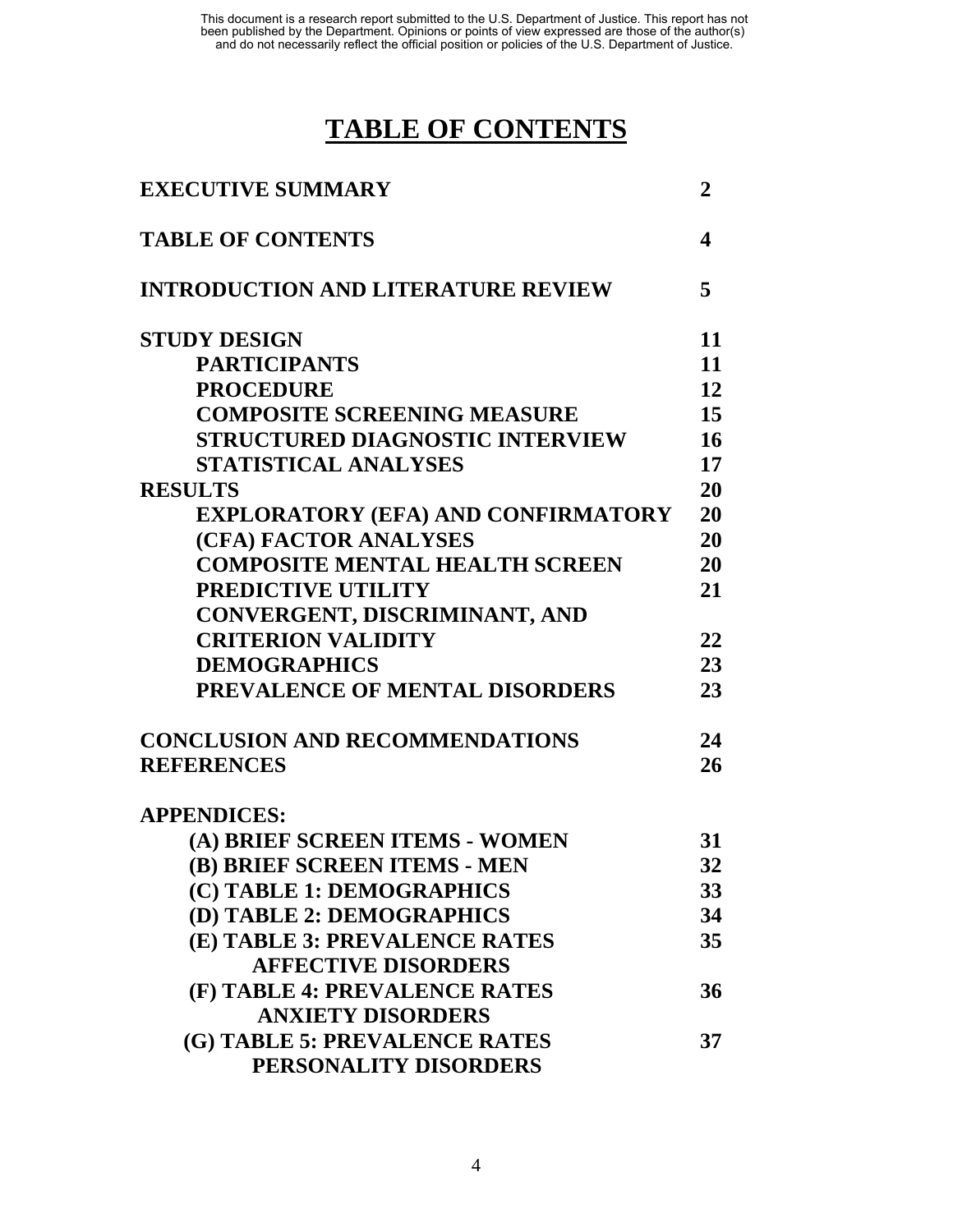## **FINAL REPORT**  *Evidence-Based Enhancement of the Detection, Prevention, and Treatment of Mental Illness in the Correction Systems*

## **INTRODUCTION AND LITERATURE REVIEW**

Several brief screening instruments have been developed to identify undetected and untreated psychiatric disorders with psychiatric (Daradkeh, Ghubash, El-Rufaie, & Abou-Saleh, 1999; Zimmerman & Mattia, 2001), medical (Boutin-Foster, Ferrando, & Charlson, 2003; Ericsson et al., 2002; Furukawa, Goldberg, & 2001; Herrmann, 1997; Spitzer, Kroenke, Williams et al., 1999), and community (Kessler et al., 2002) populations. A brief efficient screening instrument is needed with another population whose members are at risk for undetected psychiatric disorders: incarcerated adults. Although screening instruments have been developed for the adult correctional population, none have proven consistently psychometrically robust as yet and none has been designed and evaluated for the detection of newly admitted prisoners with psychiatric disorders. Therefore, the purpose of this study was to adapt existing screening instruments to create and empirically validate a brief screen that can efficiently identify undetected psychiatric disorders in newly admitted prisoners.

Official estimates based upon institutional data (generally in the absence of formal screening or diagnostic assessments) are that 16% of state prison inmates, 7% of federal inmates and 16% of jail prisoners suffer from a psychiatric disorder (Ditton, 1999). Epidemiological studies with formal psychometric assessments in jails and prisons have provided substantially higher lifetime prevalence estimates, which also tend to be two to four times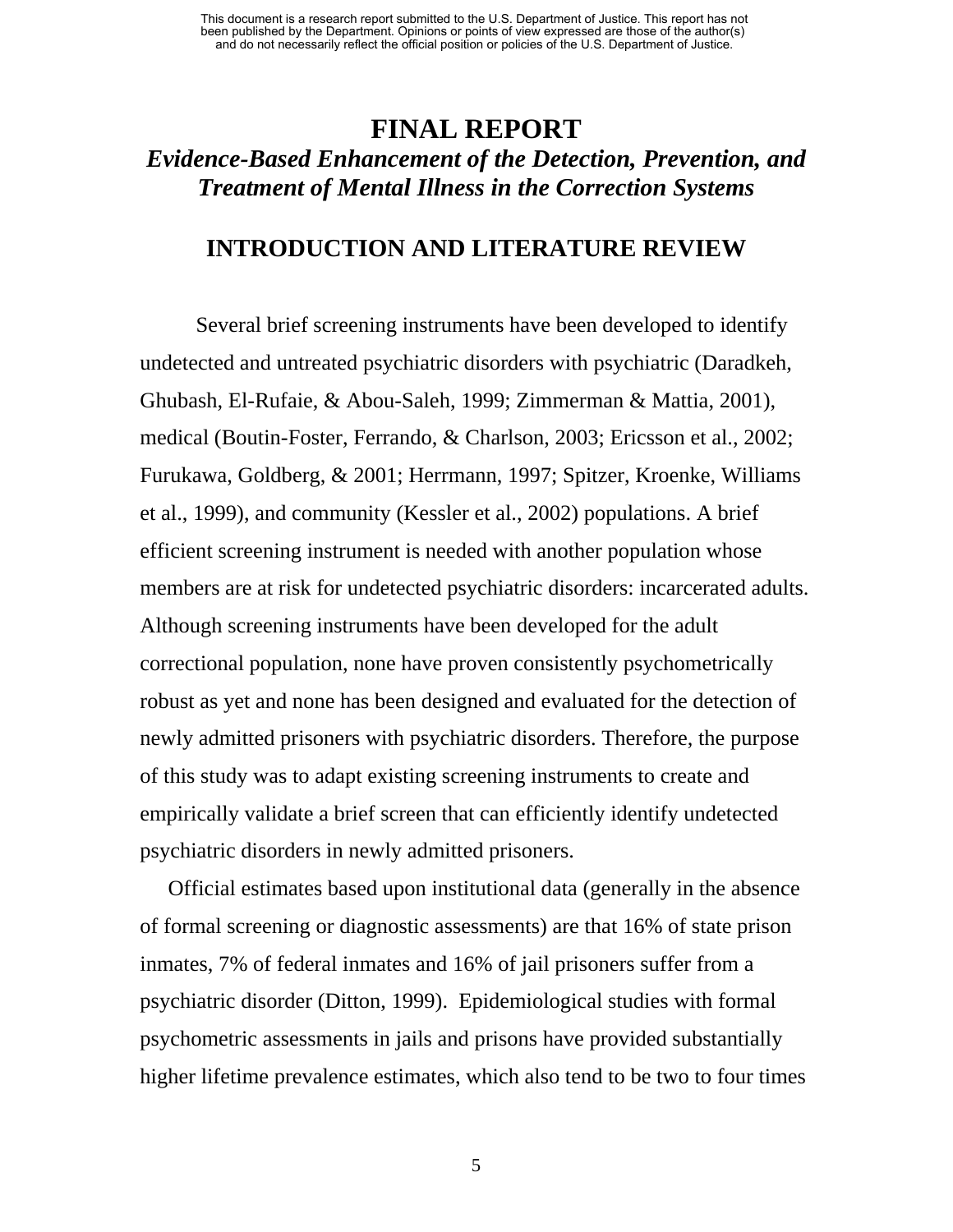higher than those from investigations using comparable methodologies with non-incarcerated adults. Results in correctional populations have been reported for affective disorders (major depression, 7-21%; dysthymia, 4- 14%; bipolar disorder, 1.6-3.6%; Diamond, Wang, Holzer, Thomas & Cruser, 2001; Jordan, Schlenger, Fairbank, & Cadell, 1996); schizophrenia (1.5-5%; Diamond et al., 2001; Jordan et al., 1996); and antisocial personality disorder (12-75%; Diamond et al., 2001; Jordan et al., 1996).

Generalized anxiety or panic disorder may be less prevalent among incarcerated adults than adults in the community, but still affect a substantial number of incarcerated women (1.6-8%; Jordan et al., 1996) and men (Teplin, 1994). Current and past year prevalence estimates are less often reported, but also tend to be two to three times higher than those from community populations (Diamond et al., 2001; Jordan et al., 1996). Incarcerated men and, to an even greater extent, women, disclose substantial psychopathology on psychometric measures such as the MMPI-2 (Megargee, Mercer, & Carbonell, 1999).

Although prevalence estimates tend to be lower among jail detainees than prison inmates (Diamond et al., 2001; Lamb & Weinberger, 1998), more than half of men and women jail detainees meet criteria for a lifetime affective, anxiety (particularly PTSD—although this has not been assessed in epidemiologic studies with men in jail settings), psychotic, or substance use disorders (Parsons, Walker, & Grubin, 2001; Teplin, 1990, 1994). More than 30% of men (Gavin, Parsons, & Grubin, 2003; Teplin, 1994), and approximately 10% of women (Abram, Teplin, & McLelland, 2003), detained in jail meet criteria for a current psychiatric disorder, most often with co-occurring alcohol or other substance use disorder. Fewer than one in three incarcerated adults with psychiatric disorders is identified in routine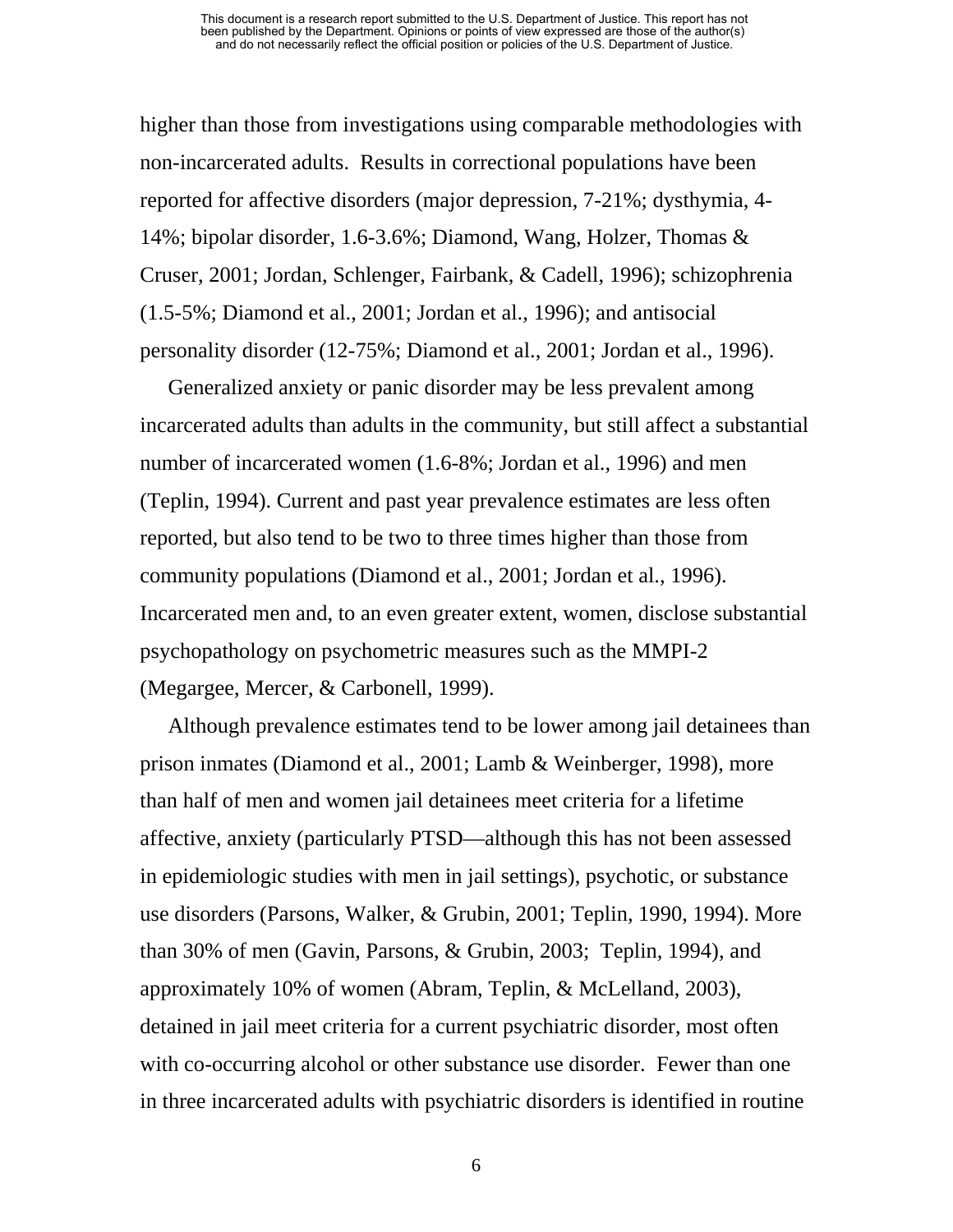entry screening (Parsons et al., 2001). In New Zealand, most (81%) incarcerated adults with bipolar disorder were receiving mental health services, most with depression (54%) or psychosis (63%) were not (Brinded, Simpson, Laidlaw, Fairley, & Malcolm, 2001). These data underscore the need for early accurate detection of psychiatrically impaired jail detainees and prison inmates.

Even ten years ago, almost all State Departments of Correction had policies mandating mental health screening to be administered by health care professionals for all newly admitted inmates (Metzner, Miller, & Kleinsasser, 1994). In 2000, almost 70% of State prisons had formal policies mandating the screening of inmates at intake, with almost two-thirds conducting psychiatric assessments (Beck & Maruschak, 2001). Nine in ten State correctional facilities reported providing mental health services for inmates, and one in eight State prisoners was reported to be receiving "mental health therapy or counseling" (most of whom were receiving psychotropic medications; Beck & Maruschak, 2001, p. 1). However, mental health screening is much less common at entry to jail (Teplin, 1994). Compared to prison inmates, jail detainees with mental illness are 50% less likely to receive mental health services, and almost 200% less likely to receive counseling or therapy (Ditton, 1999). Yet, mental illness in jails is a potentially serious problem not just for the detainee but also for the safety and effectiveness of custody procedures: jailed adults with mental illness are 50% more likely than other jail inmates to have serious disciplinary problems (Ditton, 1999).

Screening measures assessing attitudes or personality characteristics that may lead to disciplinary problems (especially risk of violence) have been developed for adult correctional populations (Cooke, 1998; Walters &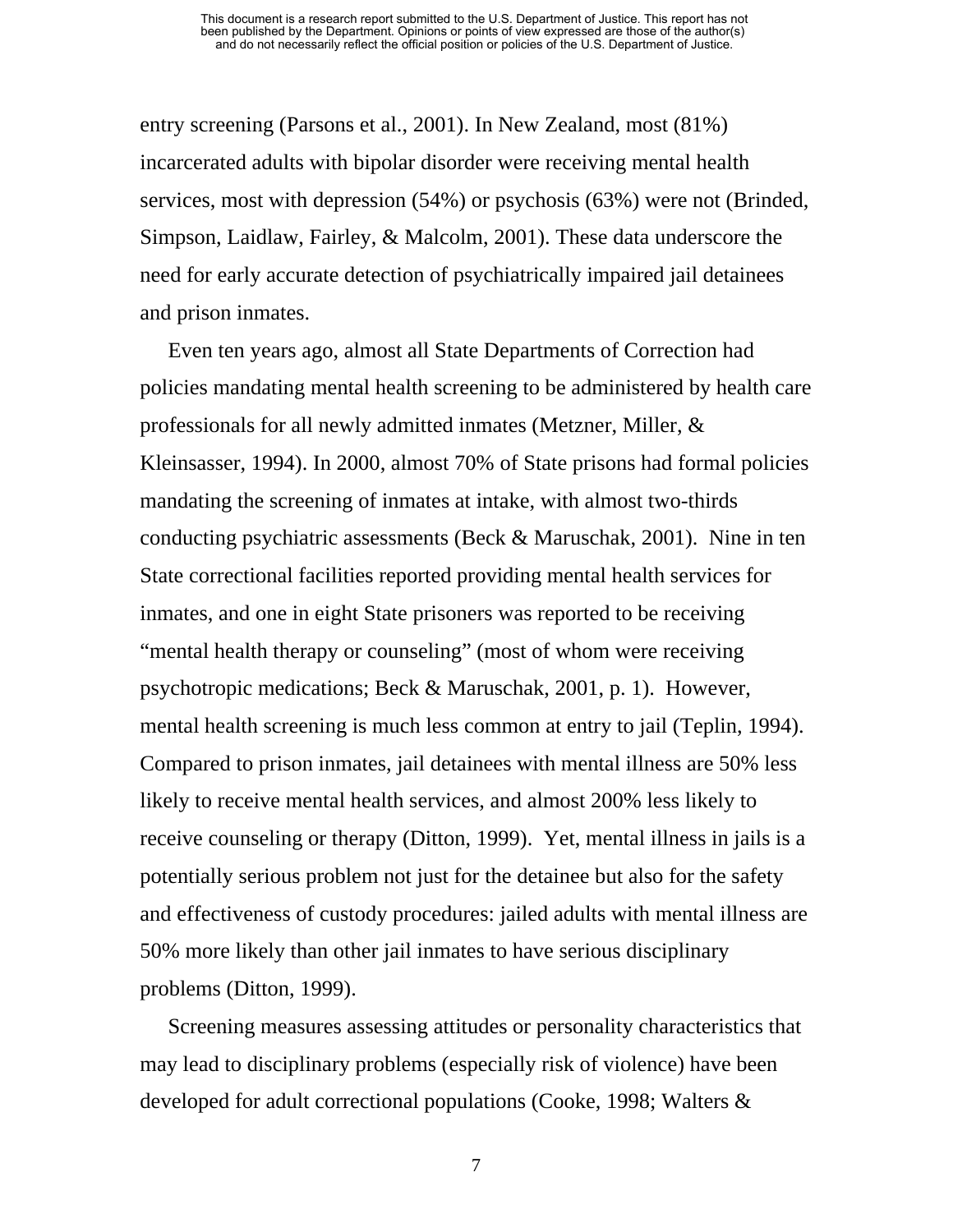Chlumsky, 1993), but screening measures that target psychiatric disorders are less often reported. Teplin and Swartz (1989) statistically derived a 14 item Referral Decision Scale (RDS) using discriminant function analyses from the Diagnostic Interview Schedule (DIS) administered to 728 male jail detainees (aged 16-68 yrs). With this sample and in a replication with 1,149 male prison inmates, the RDS subscales for depression, bipolar disorder, and schizophrenia had 79-.88 average sensitivity and .99 average specificity for predicting full DIS diagnoses. Hart, Roesch, Corrado and Cox (1993) provided an independent replication with 790 male pretrial detainees, reporting .98 negative predictive power but only .19 positive predictive power in relation to full DIS diagnoses. DiCataldo, Greer and Profit (1995) adjusted RDS items and cut-off scores to reduce the rate of false positives, and reported mixed evidence of predictive validity in relation to institutional data: RDS scores correlated with indices of initial adjustment problems but not of violence or disciplinary remand. McLearen and Ryba (2003) reported a comparable sensitivity level (.73) and higher specificity (.84), but low positive predictive power (.63) for the RDC with 95 male jail detainees.

 Relatively brief (i.e., 21-36 item) screening instruments have shown promise when evaluated psychometrically with adult correctional populations, but over-reporting or over-identification (i.e., false positives) consistently appear to be a more serious artifact than under-reporting (i.e., false negatives) (see also Lewis, Simcox, & Berry, 2002). Boothby & Durham (1999) used the Beck Depression Inventory and found that 27% of incarcerated men and women had moderate to severe depressive symptoms, with first-time inmates and those in maximum security reporting more severe depression than recidivists or lower security prisoners. Smith and Borland (1999) assessed problems with mood, anxiety, and somatic distress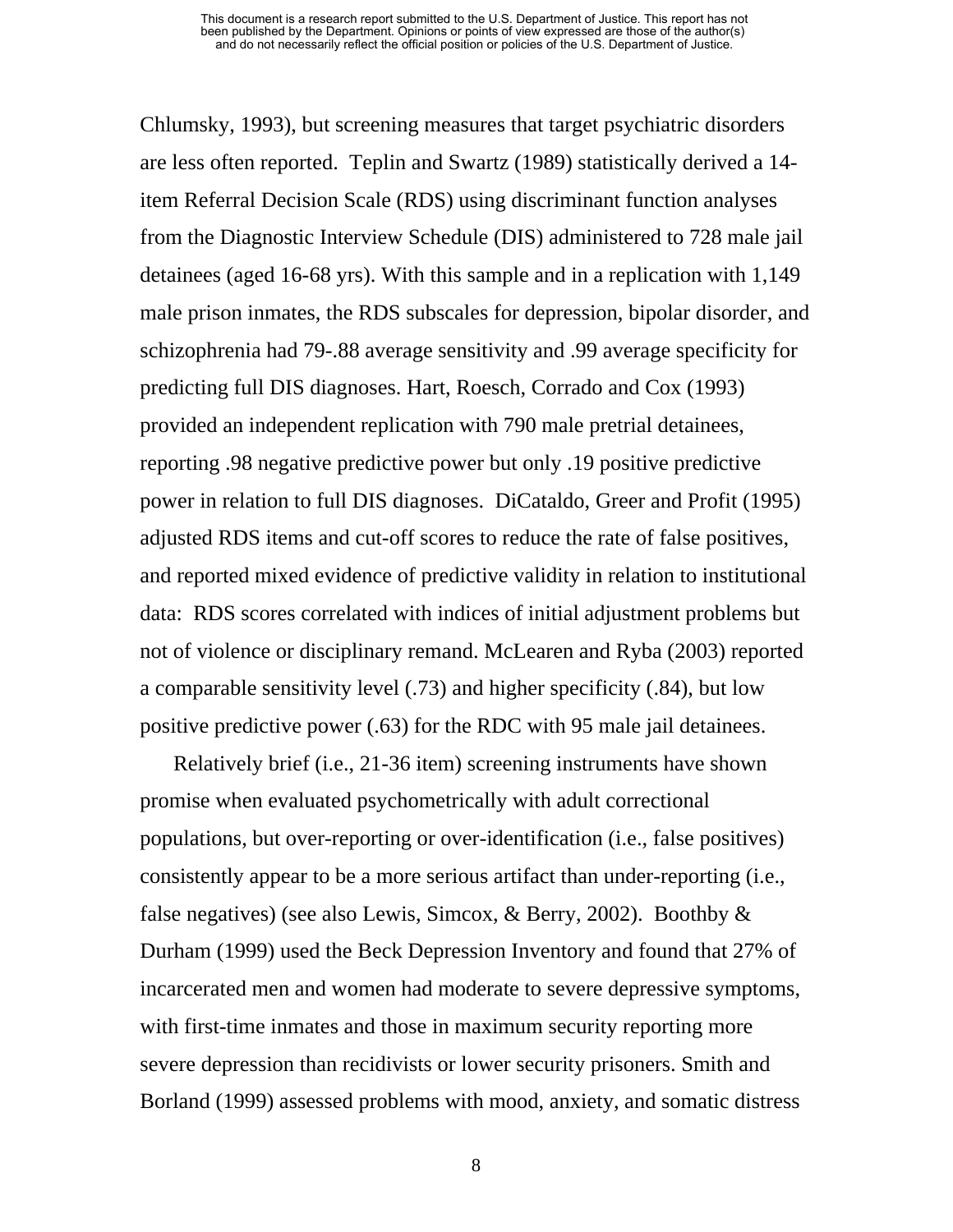and psychosocial functioning in 204 women prison inmates with the General Health Questionnaire, identifying 52% as potential psychiatric "cases." Anderson, Sestoft, Lillebaek, Gabrielson and Hemmingsen (2002) administered the 28-item GHQ with a random sample of 184 prisoners (aged 18-60 yrs) in Denmark, finding evidence of moderate sensitivity but weak specificity. The 36-item Holden Psychological Screening Inventory (HPSI) supplements three factor analytically validated subscales for psychiatric (including anxiety, somatic, and psychotic), social, and depressive symptomatology with a validity index to detect faking and other response biases (Book, Knap, & Holden, 2001). Although evidence of convergent and discriminant validity have been reported for the HPSI, its predictive utility for identifying psychiatric disorders has not been reported (Book et al., 2001).

No brief screening instrument has as yet been developed and validated for use by correctional custody or healthcare staff in identifying jail detainees who warrant specialized mental health evaluation for undetected psychiatric impairment. Therefore, the current study utilized several brief but comprehensive self-report instruments that were administered as a structured interview (the "*Composite Screen*") by research assessors within the first 24-72 hours of detention in adult jails. The goal was to identify the briefest sub-set of items that retained the conceptual/clinical structure of the full composite screen while achieving sensitive and specific prediction of current and lifetime history of any research interview-derived (i.e., independent structured interview) DSM-IV Axis I psychiatric disorder (excluding substance use disorders). Exploratory and confirmatory factor analyses of the full composite screen item set were conducted to establish a structural model. An item reduction procedure designed to eliminate low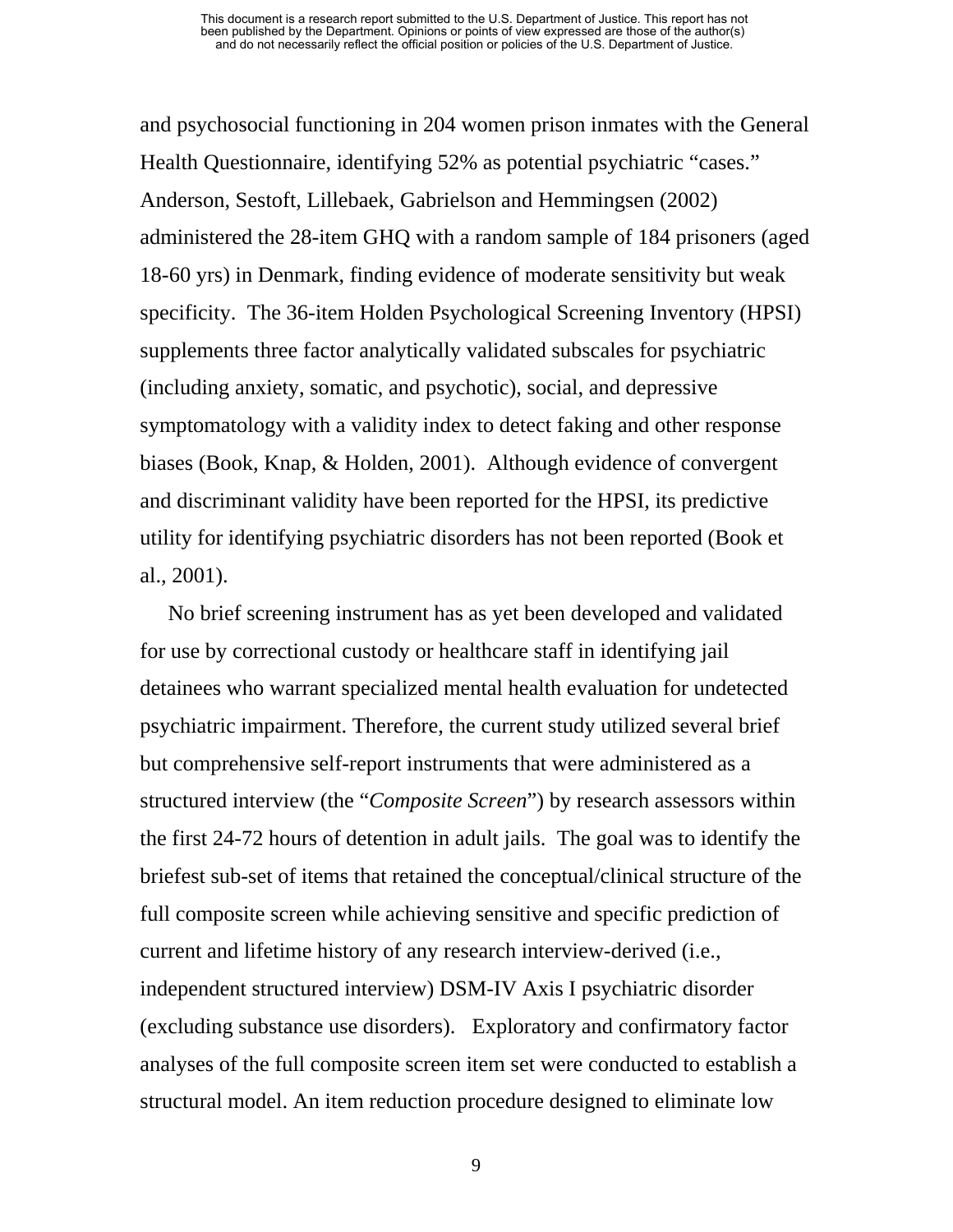base rate and redundant items on a bivariate and multivariate (discriminant function) basis then was conducted separately for men and women.

The brief screening instruments are designed to be used following the two-stage strategy articulated by Shrout, Skodol, and Dohrenwend (1986), beginning with a brief screen that selects high risk individuals to receive a stage two intensive research or clinical assessment. Although there is evidence that psychological test scores are temporally reliable over a twoweek period in the first month following admission to prison (Von Cleve, Jemelka, & Trupin, 1991), newly incarcerated jail detainees experience substantial and highly variable stressors that may lead to poor retest reliability on screening measures. Therefore, we re-administered the initial screen to a randomly selected sample of participants in order to determine if the results are sufficiently stable over the first few days in jail to constitute a reliable index of risk of psychiatric problems.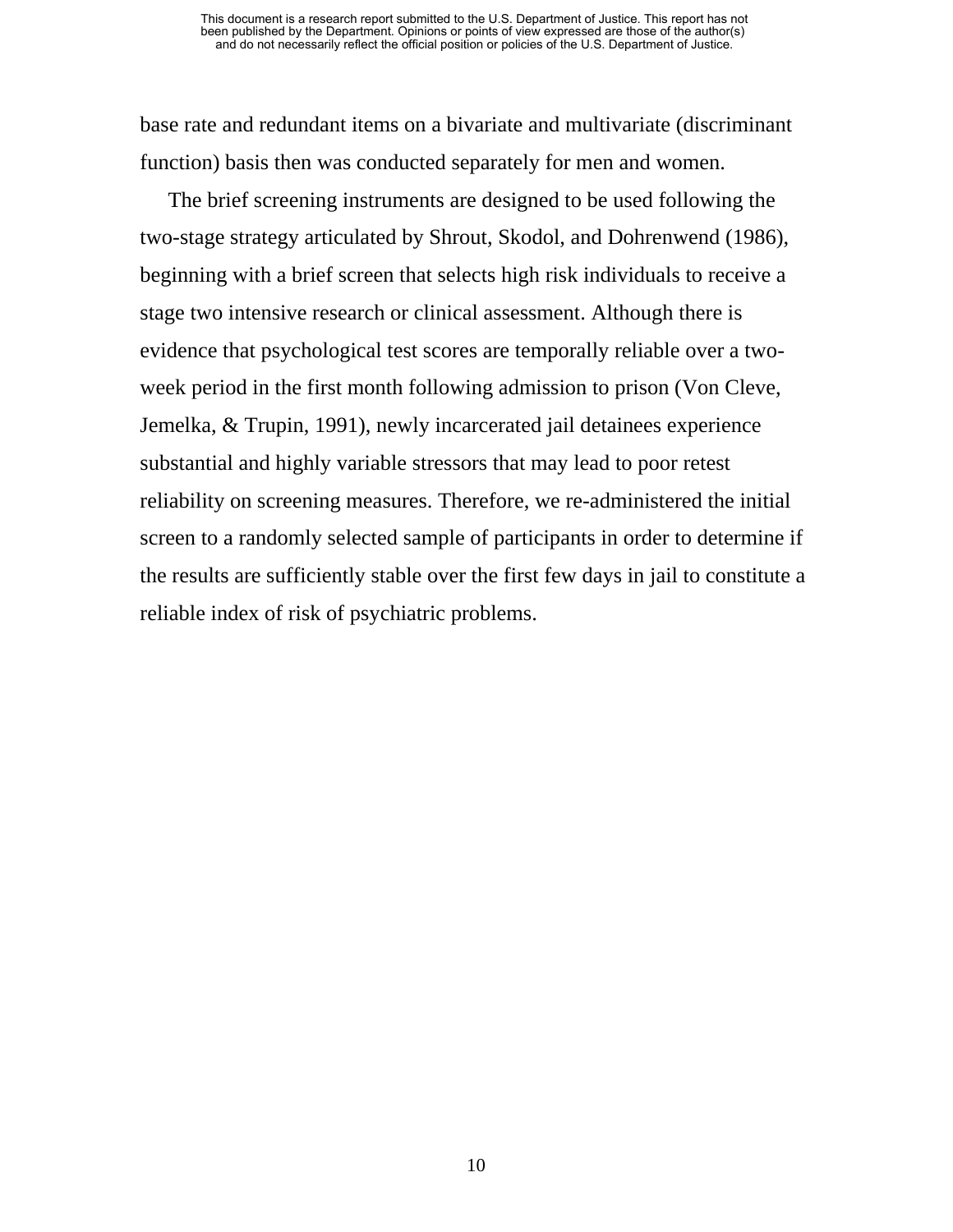#### **STUDY DESIGN**

#### *PARTICIPANTS*

Study participants were 2196 adults (ages 18-76 years old, Mean = 32.2 [Standard Deviation,  $SD = 9.5$ ], Median = 31 years old) detained in a State of Connecticut jail within the past 24-76 hours. Criminal charge data was obtained from Connecticut Department of Correction records for 84% of the sample (N=1851) that consented to the release of this information to the study. Men (N=1526) were recruited in the four jails for male prisoners in the state Correction system, and women (N=670) were recruited in the one jail for female prisoners in the state Correction system. Participants' selfreported ethnicities included: White, not Hispanic (44%), Black (including African-American and Caribbean American, 35%), and Latino/Hispanic (20%). Education level ranged from 0-19 years of school (*M*=11.4 years  $[SD=1.8]$ , *Mdn* =12 years).

The primary types of crime with which participants were charged included: nonviolent, 58%; violent, 16% (e.g., use of weapon, physical or sexual assault, manslaughter, or murder), and probation violation, 36%. The demographic composition and types of crime represented in the study sample were consistent with the characteristics of the overall jail population, except for ethnicity. According to information gathered regarding the demographic characteristics of the jail population available for participation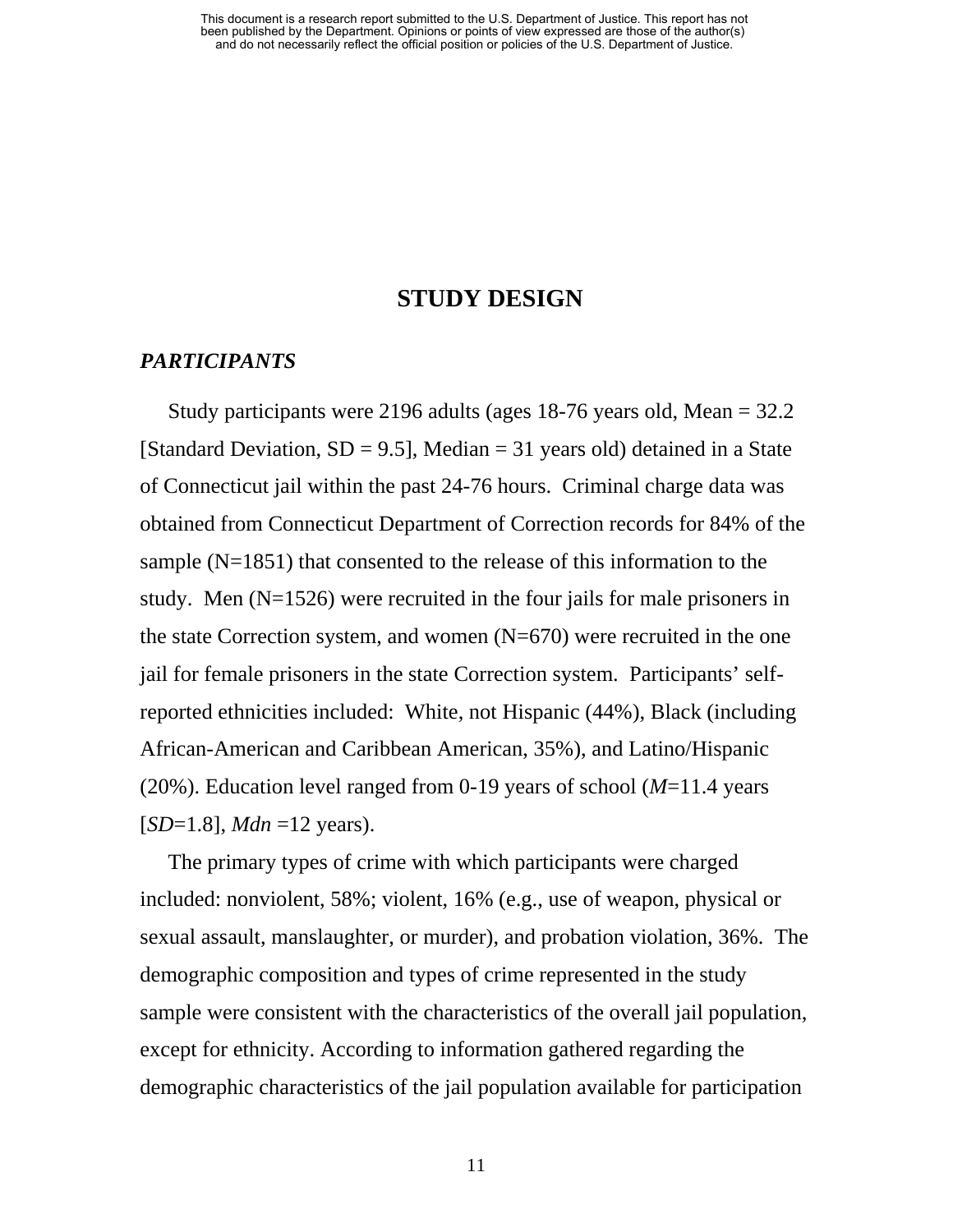at the time of recruitment, Hispanics were somewhat under-represented (20% screened versus 25% in the jails).

#### *PROCEDURE*

Screenings were conducted to provide a sample that included new admissions throughout the week, on a schedule dictated by each facility's logistics and policies. When research assessors arrived at each facility, an "intake list" was provided by the Custody supervisor that included the age, ethnicity, and correctional status of each person who had been admitted to the facility in the past 24 (Tuesday-Friday) or 72 (Monday) hours. The research assessor identified: (a) adults (18 years of age or older), (b) who were not "high bond" security risks (because these individuals could not be interviewed without a custody officer present), (c) who were not already admitted to a medical (e.g., due to need for immediate medical care due to wounds or injuries or acute substance intoxication or detoxification) or mental health (e.g., due to severe acute psychosis, mania, suicidality, or delirium, or a history of intensive psychiatric treatment) (because these individuals were not considered by the Department of Correction and the IRB to be physically or mentally able to voluntarily consent and participate in the interview process), and (d) who were in the general population (not in restricted housing, because these prisoners were not permitted to leave restricted housing units).

The research assessor randomly selected inmates from the remaining individuals on the intake list. There was one exception to the randomized selection procedure. After the first 1,000 screenings were reviewed, we found that Whites were over-represented and Hispanics were under-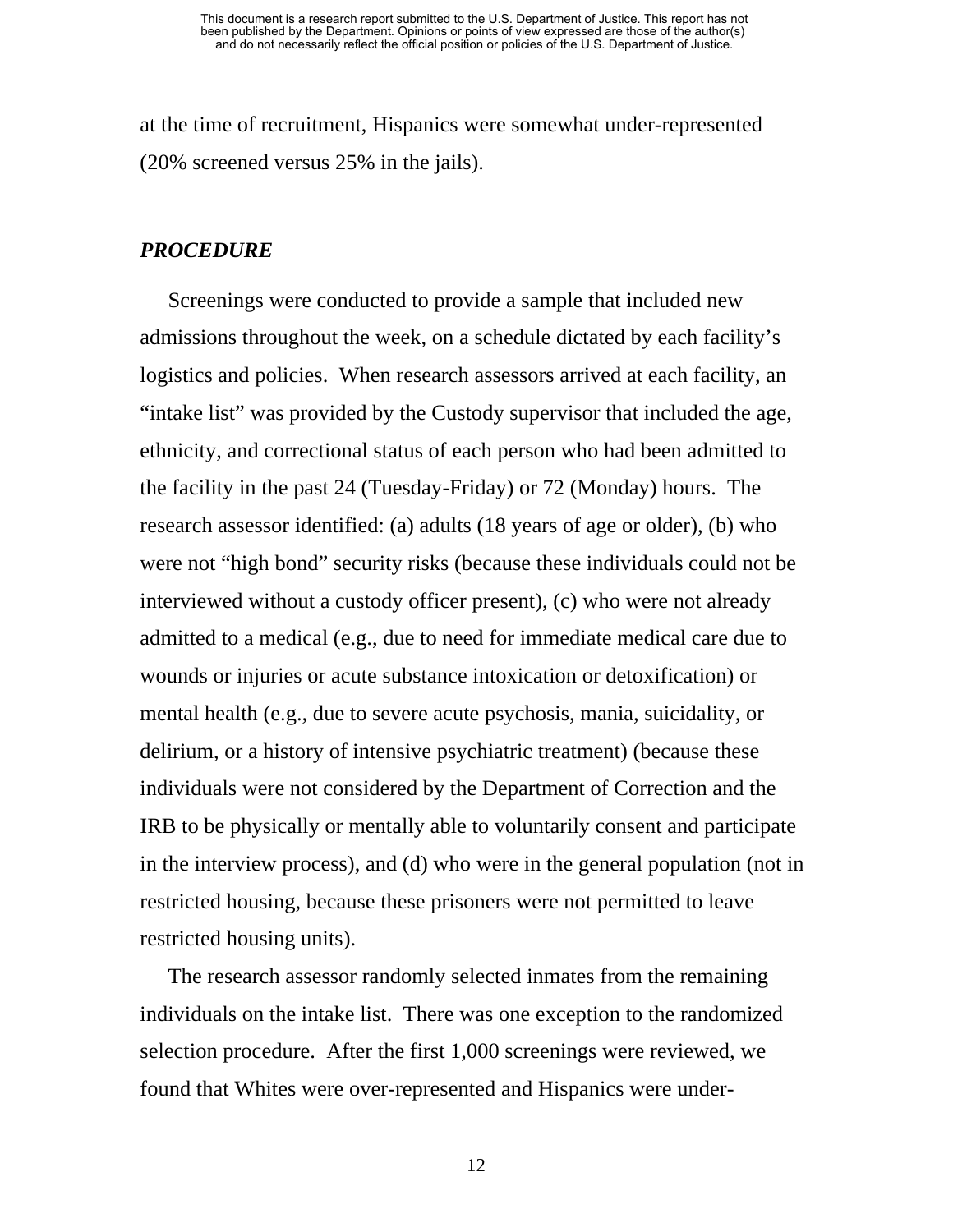represented. The sampling strategy was modified to over-sample Hispanics and under-sample Whites for the remaining 1,196 interviews.

 Following a brief description of the purpose of the study and the parameters of participation, the research assessor provided inmates who expressed willingness to participate with a written and oral description of the informed consent process. In order to ensure comprehension each potential participant was asked to describe, in his or her own words, the purpose of the study, what he or she was being asked to do, that declining to participate would have no effect on her or his incarceration or services, and that participation could be discontinued at any time. Participants were informed that they would not receive any financial or other compensation. The consent process and form and all study procedures, personnel, and assessment measures were reviewed and approved by the Institutional Review Board of the University of Connecticut Health Center, which includes a formally appointed prisoner advocate with expertise in Human Subject issues that apply to research with incarcerated persons, and by the State Department of Correction Research Advisory Committee.

Consenting individuals were given a copy of the Composite Screen Interview to follow while the research assessor read each question and its answer options out loud and recorded the participant's oral answers. The order of the sub-scales within the screen interview was randomly varied in order to reduce bias due to order effects. The research assessors were instructed to probe only as much as necessary to obtain a "yes" or "no" response to each item in the Composite Screening assessment packet.

The research assessor used a pre-set numerical sequence to randomly select every fifth screening participant to be invited to participate in the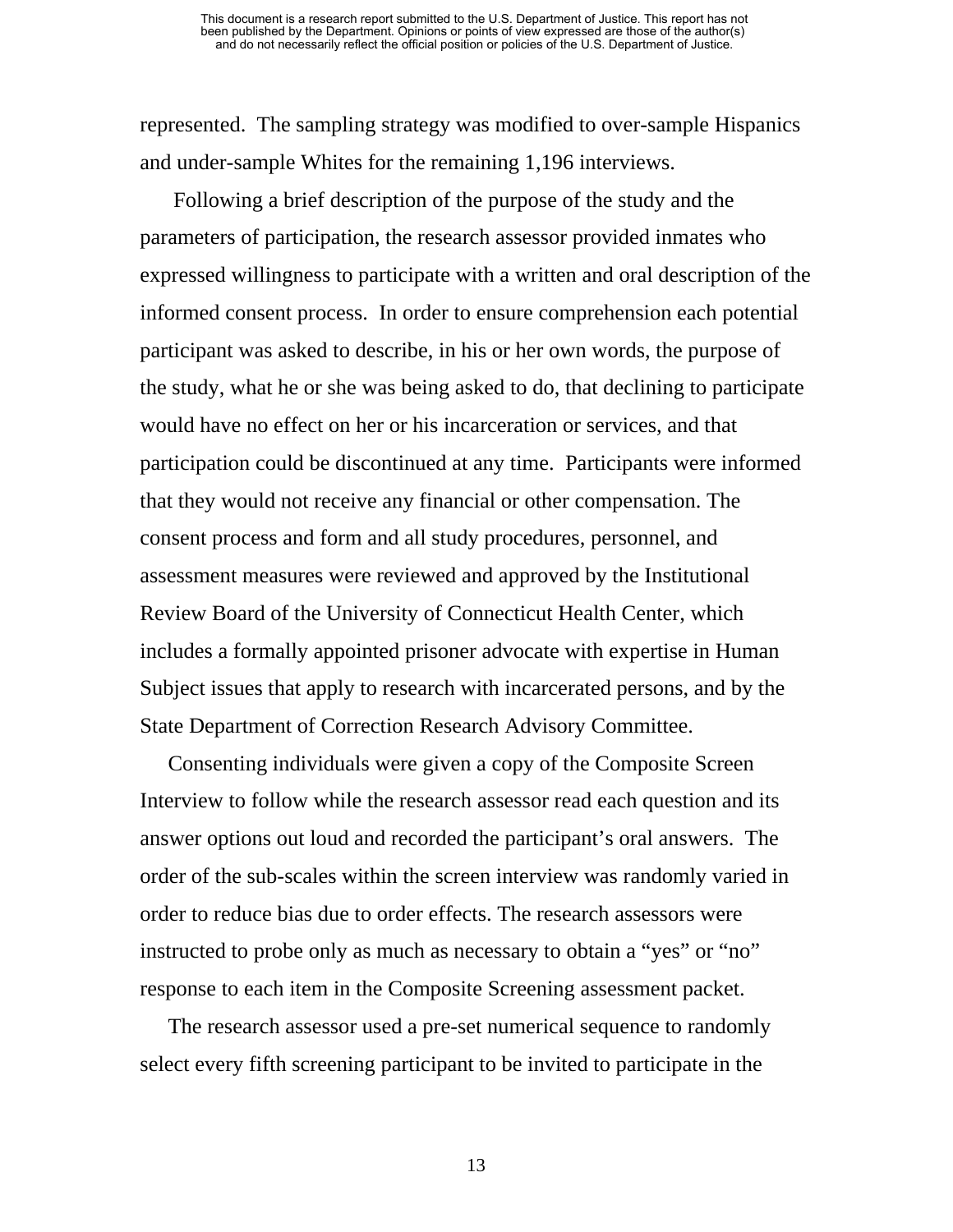follow-up interview. Informed consent was fully re-administered at the start of the follow-up interview.

A different research assessor who was blind to the screen results conducted the follow-up interview within the next 1-5days. Custody staff escorted the participant to a private interview room in the same area where the screening had been conducted. The assessor read all interview questions out-loud and provided the participant with visual aids to facilitate use of the numerical answer keys for each question. The follow-up interview required between 45-180 minutes to complete (Median = 130 minutes).

Of the 6264 men and 2233 women on intake lists during the validation study, 18% of men and 7.9% of women consented. Most non-participants were not invited due to time constraints (55%) or being unavailable due to other activities (e.g., court, medical care, recreation; 9%). One in four (24%) were ineligible, including 99 (1%) who did not speak English. Reasons for ineligibility included: in court, high bond/high risk, bonded out, in the hospital, admitted to inpatient mental health, under 18 years of age, in restricted housing, being transferred or moved to another unit or facility, or being held under the custody of Immigration or for a Federal offense. One in ten (10%) declined to participate. Reasons for declining to participate included: detoxing, participation in gym, recreation, dinner, sick, and language (did not speak or understand English). Gender, age, and ethnicity were unrelated to likelihood of refusal, except that Black women were more likely to refuse (51% refusals) than White women (36% refusals)  $(X^2(2) =$ 13.99,  $p < .003$ ).

 Inter-rater reliability was assessed by conducting 124 screening interviews and 16 follow-up interviews with a secondary interviewer present silently observing and independently recording numerical answers.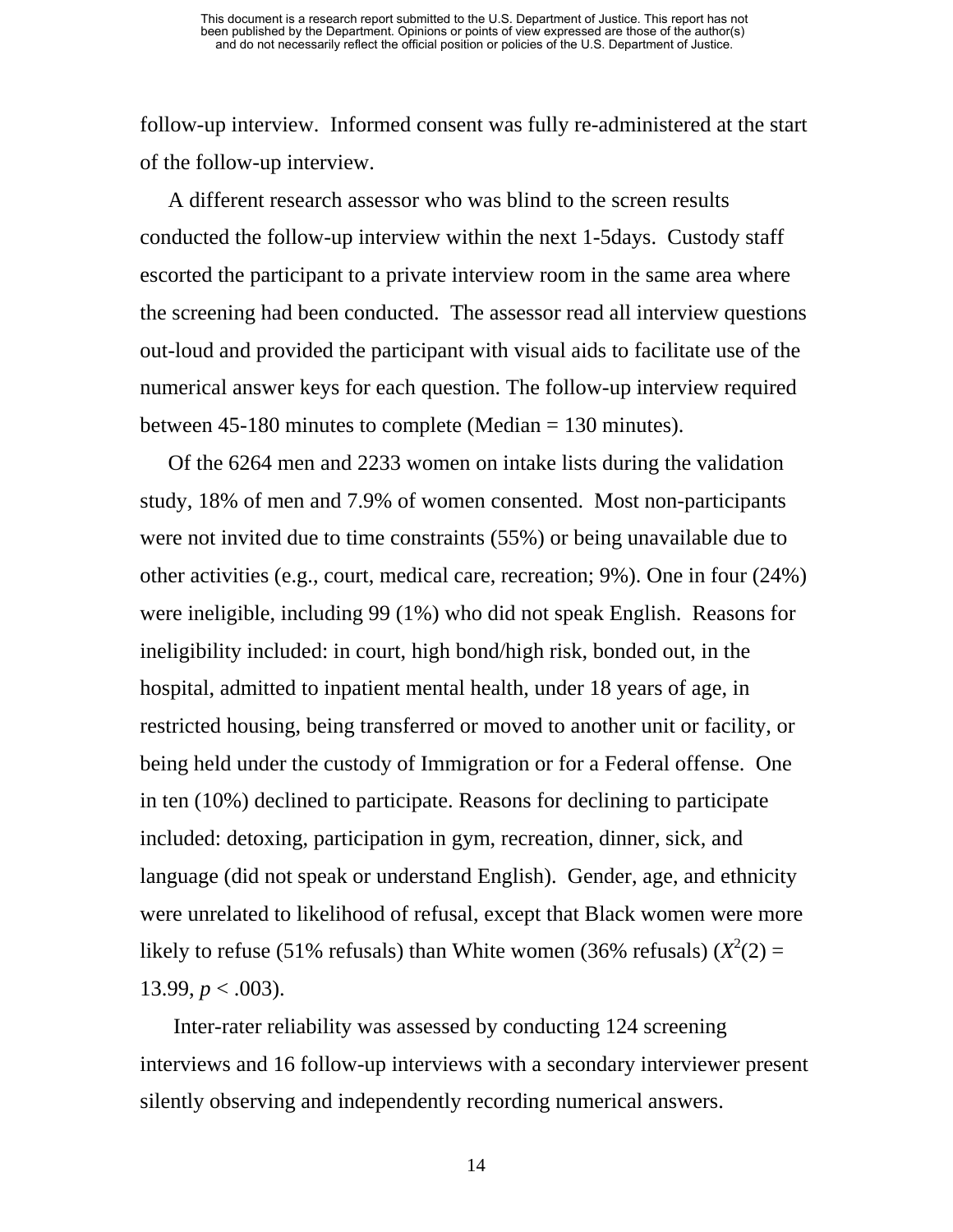Temporal stability of the screening interview was assessed by conducting 30 re-tests 1 - 5 days following the initial screening interview.

#### *COMPOSITE SCREENING MEASURE*

Five psychometrically developed questionnaires comprised the screening interview, four of which were used to yield 53 dichotomous scores representing the primary criterion symptoms for DSM-IV Axis I mood disorders (bipolar, major depressive, and dysthymic disorders), psychotic disorders (schizophrenia), anxiety disorders (panic disorder, agoraphobia, PTSD, obsessive-compulsive disorder, generalized anxiety disorder, and social phobia); somatoform disorders (somatization disorder, hypochondriasis), and eating disorders (anorexia, bulimia), and the major features of Cluster A, B, and C Axis II psychiatric disorders. A substance use disorder screening measure also was administered, but its scores were not included in the present study.

Screening module from the Structured Clinical Interview-Patient version for DSM-IV (*SCID-S*; Spitzer, Williams, Gibbon, & First, 1990a): This 24 item screen is designed to rule out disorders rapidly (7-10 minute administration time) by using lead criteria for each Axis I disorder, and thus is likely to have strong specificity (detecting true negatives) but uncertain sensitivity (detecting true positives). Items provide dichotomous scores for symptoms of depressive episodes (2 items), dysthymia (1 item), bipolar disorder (2 items), panic, agoraphobia, social phobia, generalized anxiety, and obsessive-compulsive disorders (1 item each, except 2 items for obsessive-compulsive), psychotic disorders (8 items), eating disorders (4 items), and somatization disorder (1 item).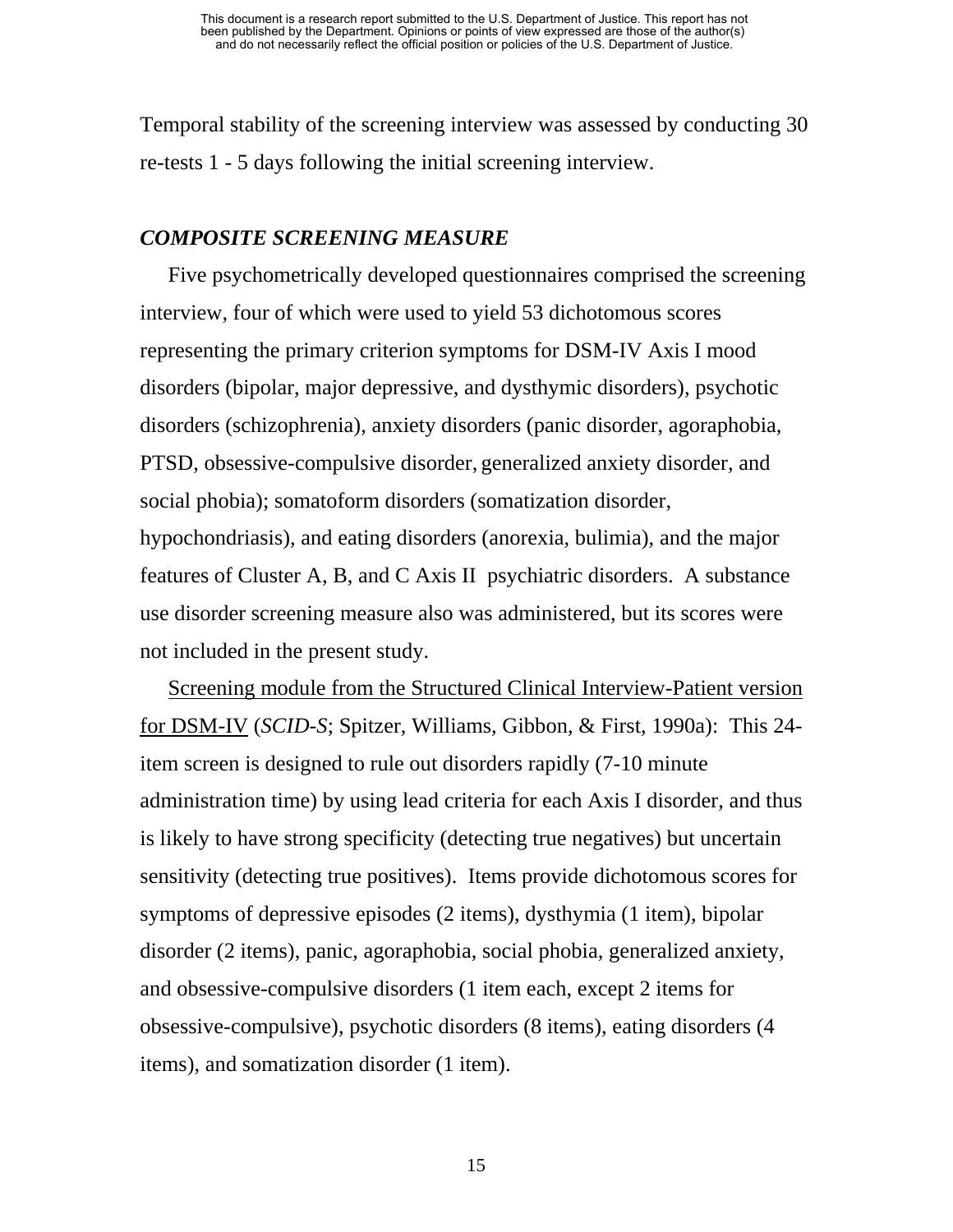Primary Care PTSD screen *(PC-PTSD;* Prins et al., 1999): This 4-item self-report measure has demonstrated reliability, validity, and diagnostic utility with adult primary care populations for the rapid (2-3 minute administration time) detection of posttraumatic stress disorder (PTSD) symptoms (i.e., intrusive re-experiencing, avoidance, emotional numbing, hyperarousal).

Iowa Personality Disorders Screen (*IPDS;* Langbehn et al., 1999): This measure extracts 11 items from the Structured Interview for DSM Personality Disorders that were selected based upon ability to discriminate adults with or without a personality disorder from clinical and community samples in six research sites internationally. Five and seven item combinations from the IPDS prospectively identified psychiatric outpatients and inpatients with personality disorders with sensitivity (.79-.92) and specificity (.79-.86). Items represent primary symptoms of Axis II Clusters A, B, and C. The IPDS items require 5-7 minutes to administer.

Referral Decision Scale (*RDS;* Teplin & Swartz, 1989): The RDS is a14 item reliable and validated measure derived from the National Institute of Mental Health Diagnostic Interview Schedule (NIMH-DIS) for the purpose of identifying individuals with severe DSM Axis I mental illness (Bipolar, Depressive, and Psychotic disorders) in jail settings. The RDS takes 5-10 minutes to administer and was designed for use by trained correctional professionals.

#### *STRUCTURED DIAGNOSTIC INTERVIEW*

The follow-up structured interview included the Structured Clinical Interview for DSM-IV-Patient Version (SCID-P; Spitzer et al., 1990a) for Axis I disorders (excluding the substance use disorder and PTSD modules), and the Structured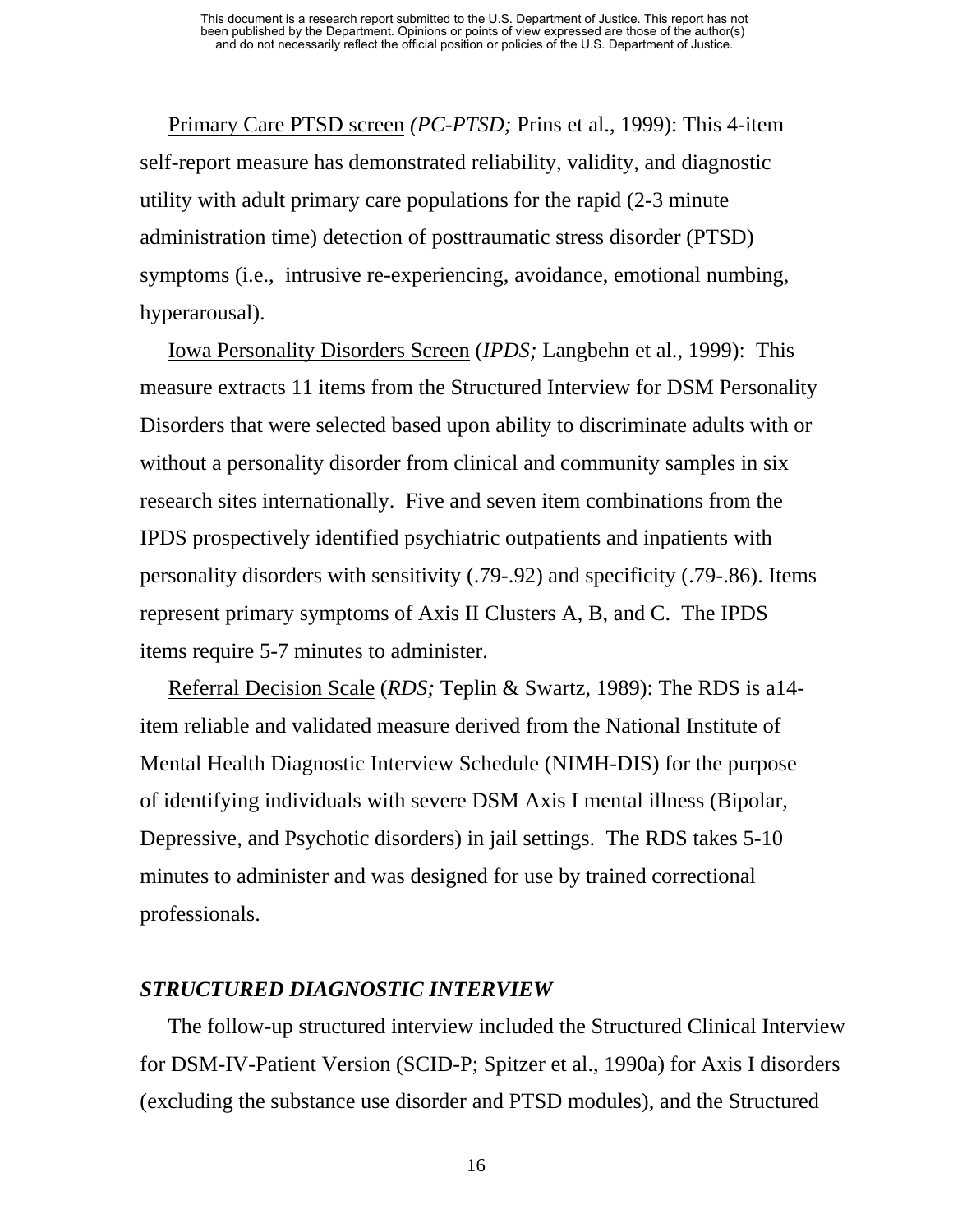Clinical Interview for DSM-IV Axis II (*SCID-II*; Spitzer et al., 1990b). To assess PTSD, a comprehensive and detailed but brief set of behaviorally-specific questions was administered in order to elicit complete information about the type, number of distinct episodes, and onset and recency of DSM-IV Criterion A traumatic experiences. The Clinician Administered PTSD Scale (*CAPS*; Weathers et al., 1999) was used to provide a reliable and validated assessment of the frequency and intensity of PTSD symptoms in the past 30 days, in order to provide a diagnosis of PTSD. Two additional structured interviews were done at the end of each follow-up interview in order to assess complex PTSD and health-related functioning, but these measures do not yield DSM-IV diagnoses and their results are not reported here.

#### *STATISTICAL ANALYSES*

We first conducted item reduction analyses separately for each gender, eliminating items with very low  $\left($  <10%) or high (>90%) base rates. Bivariate Pearson correlations were computed for all remaining pairs of items, and sets of items with *r*>.50 were reduced to a single item if their content was judged redundant. The sensitivity, specificity, positive predictive power (PPP), and negative predictive power (NPP) (Kessel  $\&$ Zimmerman, 1993) of each remaining item was examined, with items with sensitivity of greater than or equal to 75% and/or specificity of greater than or equal to 90% for each of nine mental health diagnostic categories were retained (unless two items each had high accuracy for at least two different diagnostic criterion sets, in which case, both were retained). These item reduction procedures resulted in a final pool of 38 items for women and 40 for men.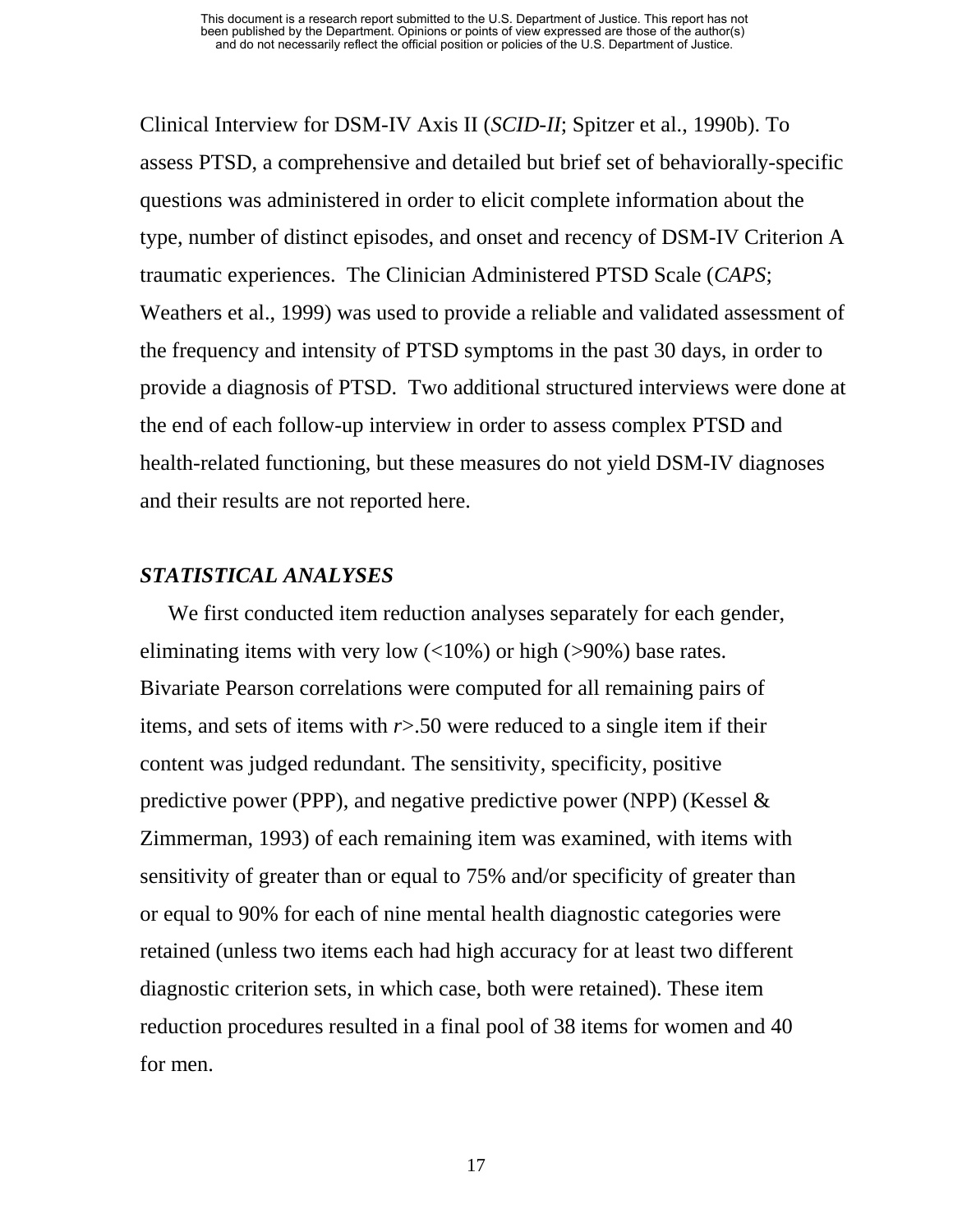The nine diagnosis clusters were: Current Depressive Disorders, Current Anxiety Disorders, Cluster A Personality Disorders, Antisocial Personality Disorder (ASPD), Borderline Personality Disorder (BPD), Cluster C Personality Disorders, Current PTSD (full or partial), any current Axis I psychiatric disorder or Axis II disorder, and any current Axis I or Axis II disorder except ASPD.

The diagnostic categories were selected based on several considerations. Most specific Axis I and II disorders were relatively uncommon in this nonclinical population, and distinctions among these disorders have less relevance in the initial screening phase of correctional mental health care than whether any disorder of a given class is present. Therefore, we selected clusters of disorders that share common features within the DSM-IV such that the prevalence was sufficient  $(55%)$  to permit predictive analyses to be conducted. The selected clusters of disorders represent psychiatric diagnoses that are associated with emotional or behavioral instability (including risk of harming self or others, as well as problems adhering to the firmly controlled activity schedule and disciplinary standards during the first 14 days of incarceration. Psychotic disorders (current and lifetime) were excluded from the item analysis due to a low frequency of occurrence that resulted from institutional procedures that exclude persons whose behavior on admission or history of mental health treatment requires immediate provision of mental health services (typically hospitalization). Based on studies showing that subthreshold PTSD confers substantial psychosocial and health-related burden, partial PTSD was included as well as full PTSD in order to meet the >5% prevalence threshold. Partial PTSD was defined as present if at least one symptom from each DSM-IV PTSD symptom cluster was endorsed as present in the past month.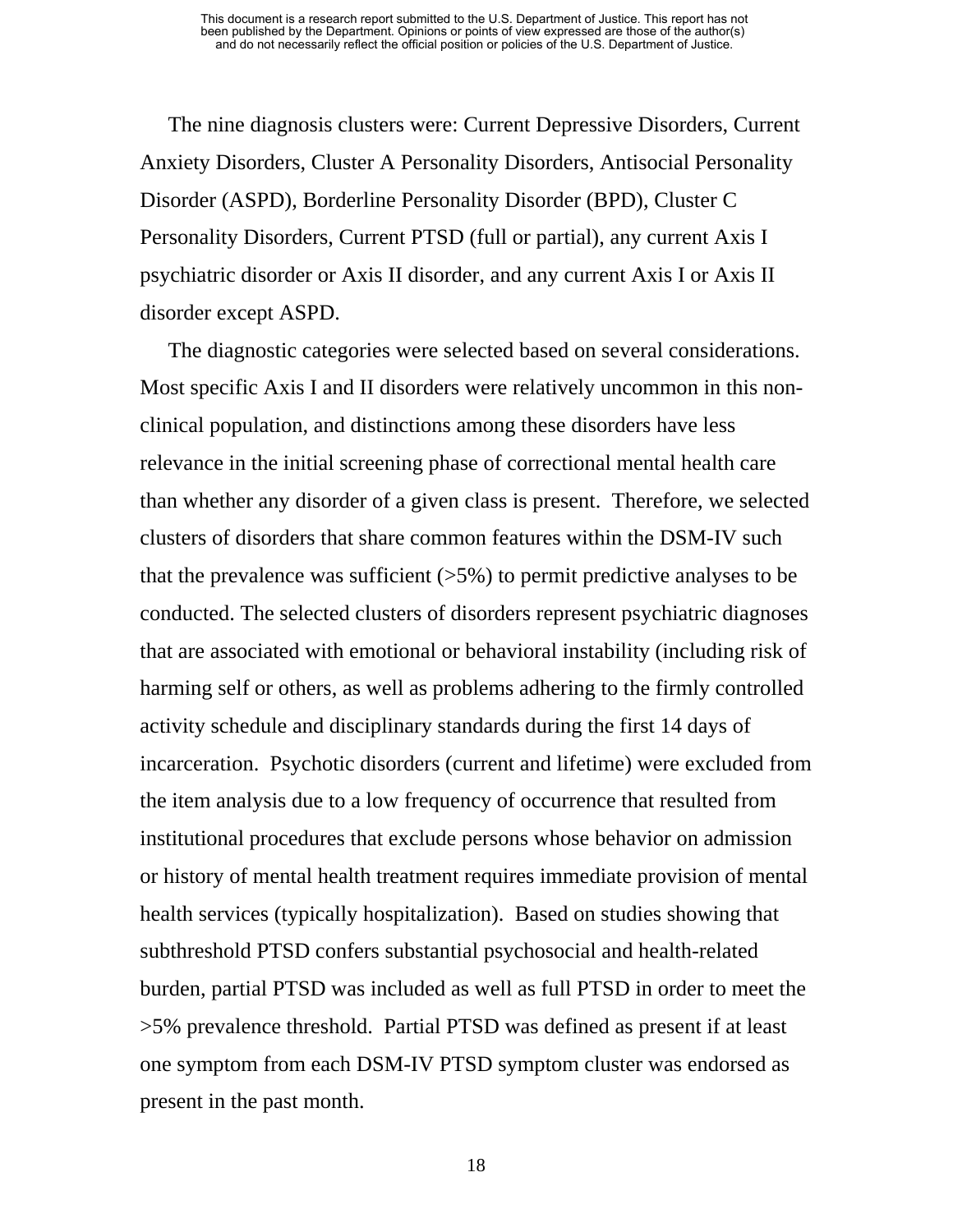Next we examined the structure of the *Composite Screen* with Exploratory Factor Analyses (EFA) conducted separately with randomly selected half-samples of men (*N*=763) and women (*N*=335), followed by Confirmatory Factor Analyses (CFA) with the remaining half-samples of men (*N*=763) and women (*N*=335). EFAs were Principal Axis Factoring analyses (Pedhazur & Schmelkin, 1991) with varimax rotation and Kaiser normalization to obtain orthogonal factors. The Measures of sampling adequacy (MSAs) were computed for initial selection of variables. 40 variables based on MSA >=0.90 were selected for men EFA (MSA >=0.85 for women). Factors retained for interpretation were selected based on eigenvalues >1.4 for men (1.5 for women) and inspection of Scree plots to determine the point at which new variance was attenuated.

 For the CFAs, structural equation modeling techniques were used to test the fit of three different models, all of which included only the screening items whose highest loading was either > .40 on one of the EFA factors (1) a *first order factor model* specifying the factors identified in the EFA, (2) a *second order superordinate factor model* specifying the EFA factors and a single higher-order factor, and (3) a *single factor model* including only one latent variable representing overall psychological distress. The resulting subset of indicator items were 7 items for women and 12 items for men.

Two provisional brief screens, one for women (*CMHS-F*) and one for men (*CMHS-M*), were constructed using items identified as contributing to the *efficient empirical model* in both the single factor and multi-factor model CFAs.Inter-rater and re-test reliability was assessed for each of the 56 items from the composite screen by calculating Kappa, and for the total *CMHS-F* and *CMHS-M* with intra–class correlation coefficients. Cronbach's Alpha was used to calculate the internal consistency of the *CMHS-F* and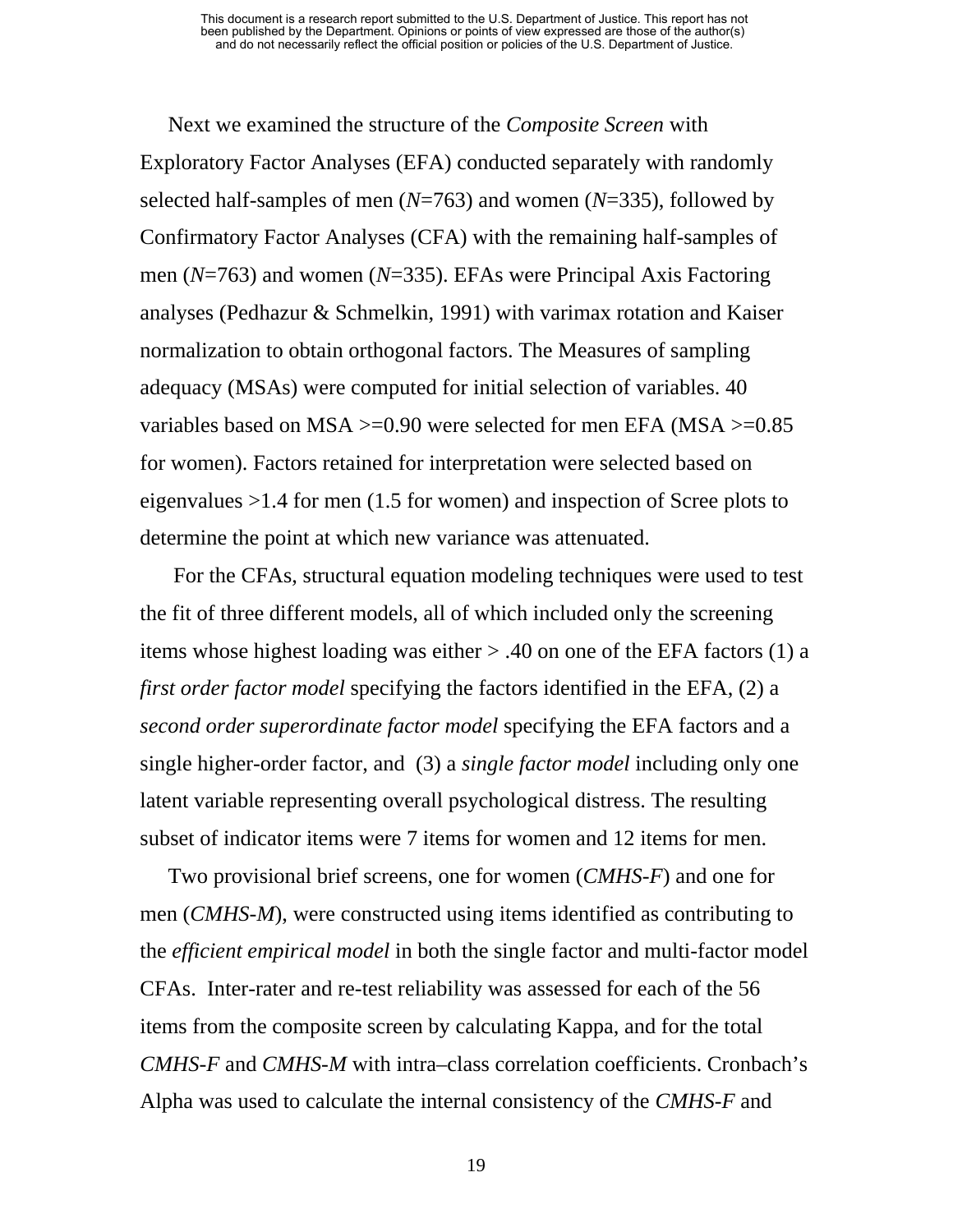*CMHS-M*. Discriminant function analyses tested the predictive utility of the *CMHS-F* and *CMHS-*M separately, with the presence or absence of (a) any Axis I or II disorder, and (b) any Axis I or II disorder excluding ASPD, as the criteria. Convergent and discriminant validity were tested by using bivariate correlations between the *CMHS-F* and *CMHS-*M total scores with correctional records data that served as indices of (a) mental health-relevant (e.g., correctional institutional "level" scores for extent of mental health needs and substance use services needs), and (b) non-mental health variables (e.g., violent versus non-violent crime; physical health status), respectively. As a test of criterion validity, the mean *CMHS* score for respondents who did versus did not meet criteria on the structured interview for each of the diagnostic category were compared using *t*-tests for independent samples.

#### **RESULTS**

# *EXPLORATORY (EFA) AND CONFIRMATORY (CFA) FACTOR ANALYSES*

Four factors including 38 screening items were identified for women, accounting for 39.22% of the shared variance: (1) Depression, (2) Severe Mental Illness (3) Personality Disorder, and (4) PTSD. Five factors including 40 screening items were identified for men, accounting for 43.43% of the shared variance: (1) PTSD, (2) Depression/Anxiety, (3) Severe Mental Illness, (4) Social Anxiety, and (5) Affect Dysregulation.

#### *COMPOSITE MENTAL HEALTH SCREEN*

The *CMHS* consisted of dichotomous items, 8 for women (*CMHS-F*) and 12 for men (*CMHS-M*). Both male and female versions of the *CMHS* include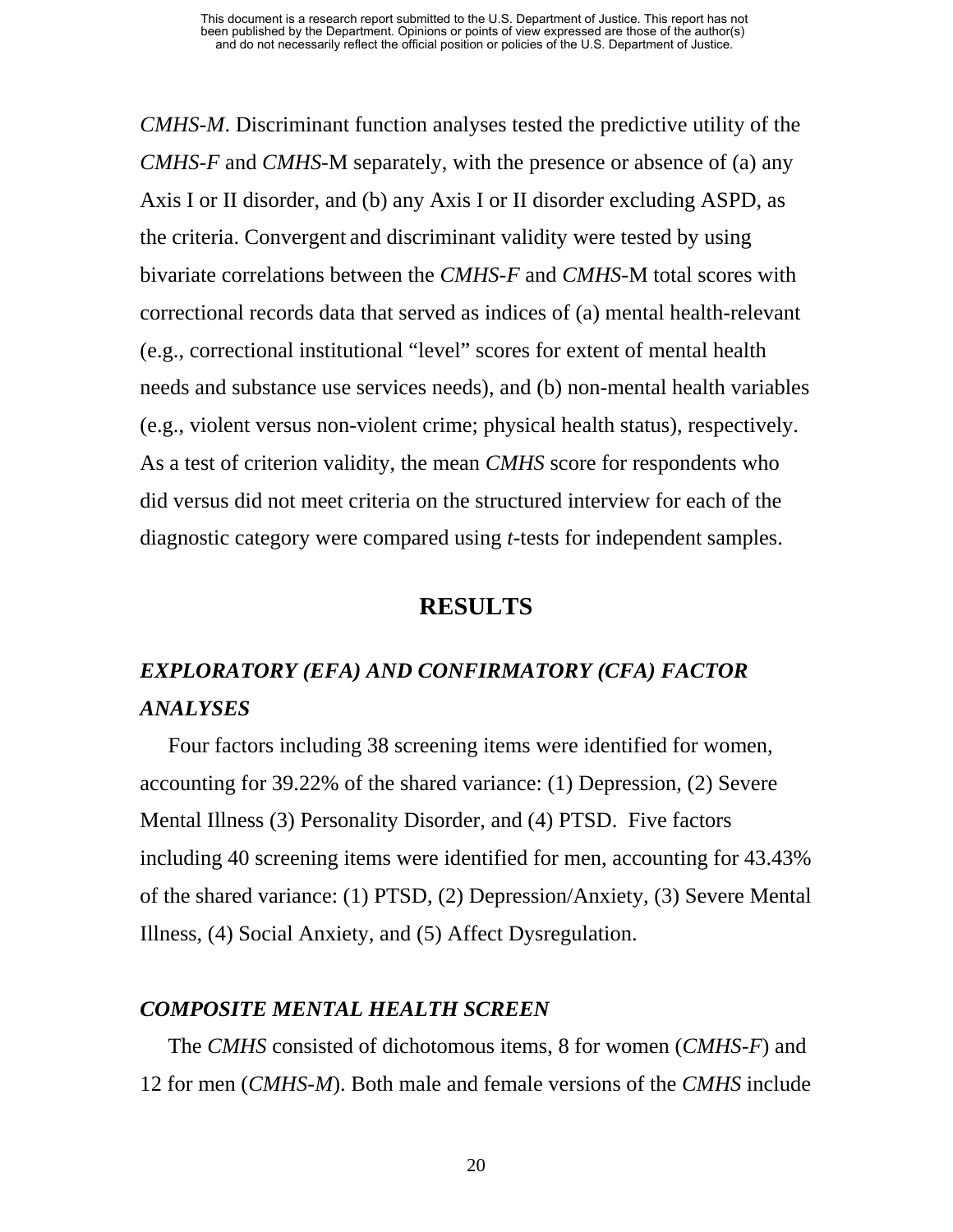items from the *PC-PTSD* (Prins et al., 1999) for PTSD/trauma symptomology, the *IPDS* (Langbehn et al., 1999) for personality disorders, the *SCID-P* (Spitzer et al., 1990) for major Axis I symptomology, and the RDS (Teplin & Swartz, 1989) for major mental disorder symptomology.

#### *PREDICTIVE UTILITY*

Discriminant function analyses of the *CMHS-F* composite set was able to identify each of the nine diagnostic categories with statistically significant accuracy: any mental health diagnosis ( $\Lambda$ =.59,  $X^2(8, \underline{N}$ =101)=50.70, p<.001); any mental health diagnosis except ASPD ( $\Lambda$ =.65,  $X^2(8)$ ,  $N=101$ =41.70, p<.001); Depressive Disorder-Lifetime ( $\Lambda$ =.79,  $X^2(8)$ , N=101)=22.84, p<.01); Anxiety Disorder-Lifetime (Λ=.78  $X^2(8)$ ,  $N=101$ =23.26, p<.01); PTSD-Lifetime ( $\Lambda$ =.91.,  $X^2(8, N=101)$ =9.45, p=.306); Axis II Cluster A personality disorder ( $\Lambda$ =.84,  $X^2(8)$ ,  $N=101$ =16.17, p<.05); Antisocial Personality Disorder ( $\Lambda$ =.90,  $X^2(8)$ ,  $N=101$ =9.75, p=.28); Borderline Personality Disorder ( $\Lambda$ =.78,  $X^2(8)$ ,  $N=101$ )=23.65, p<.01).

Discriminant function analyses of the *CMHS-M* composite set was able was able to identify each of the nine diagnostic categories with statistically significant accuracy: any mental health diagnosis  $(\Lambda = 77, X^2(12,$  $N=199$ )=49.25, p<.001); any mental health diagnosis except ASPD ( $\Lambda$ =.71,  $X^2(12, N=199)=64.40, p<.001$ ); Depressive Disorder-Lifetime.( $\Lambda$ =.81,  $X^2(12, N=199)=41.26$ , p<.001); Anxiety Disorder-Lifetime ( $\Lambda$ =.80  $X^2(12, N=199)$  $N=199$ =42.33, p<.001); PTSD-Lifetime ( $\Lambda$ =.88.,  $X^2(12, N=199)$ =23.46, p<.05); Axis II Cluster A personality disorder.( $\Lambda$ =.86,  $X^2(12, 12)$  $N=199$ =29.86, p<.01); Antisocial Personality Disorder.( $\Lambda$ =.87,  $X^2(12, 1)$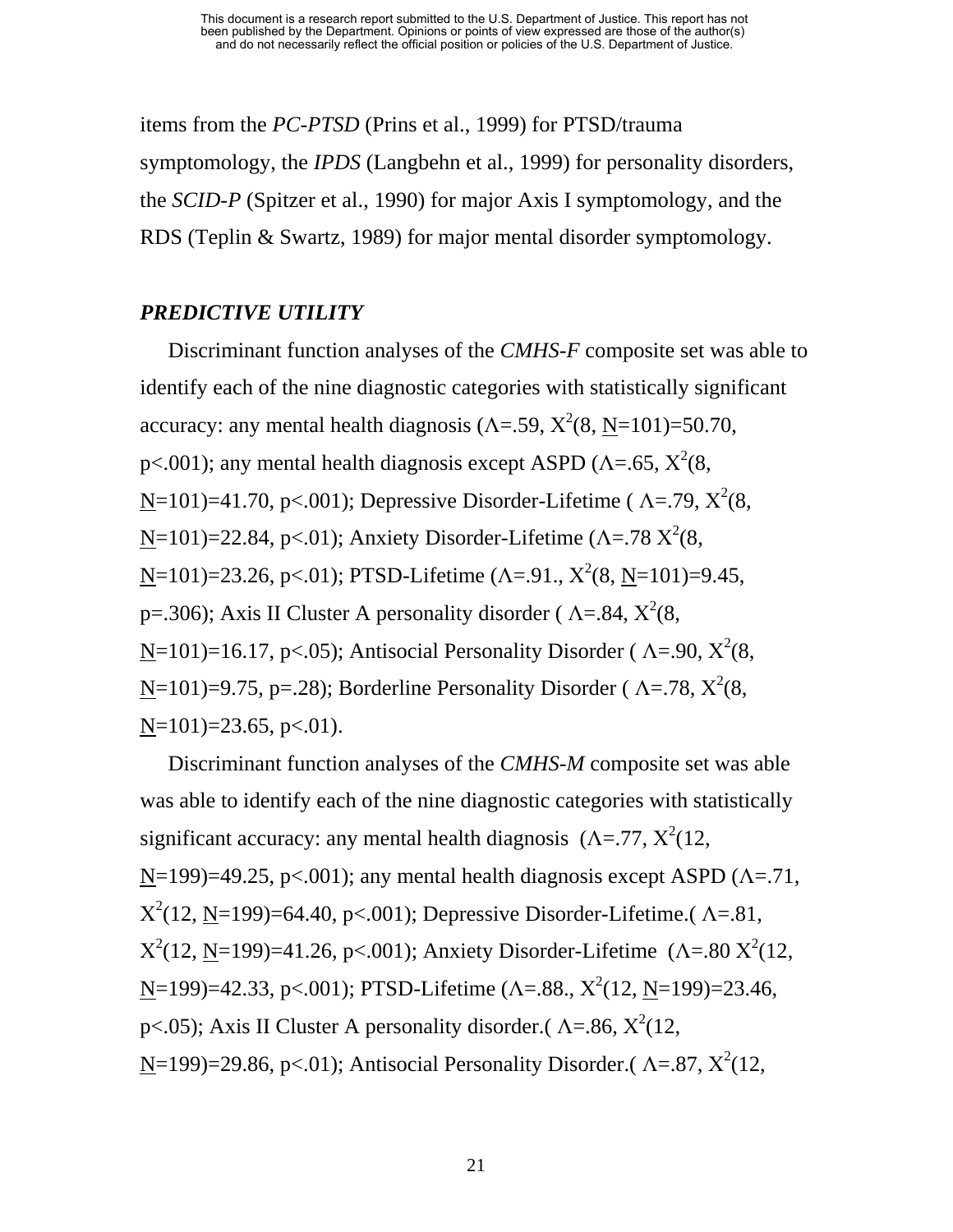$N=199$ =26.69, p<.01); Borderline Personality Disorder.( $\Lambda$ =.83,  $X^2(12, 12)$  $N=199$ =35.00, p<.001).

#### *CONVERGENT, DISCRIMINANT, AND CRITERION VALIDITY*

Bivariate Pearson correlations were calculated between the *CMHS-F* and *CMHS-*M total scores with correctional records data that served as indices of (a) mental health-relevant, and (b) non-mental health variables, respectively.

 Mean *CMHS-F* scores differed for respondents who met criteria versus those who did not meet criteria for the following diagnostic categories: any mental health diagnosis (M= 5.32 vs 2.62; SD=2.04 vs. 1.62; *t =-7.13, df* = 99,  $p < .001$ ); any mental health diagnosis except ASPD (M=5.36 vs. 2.80; SD= 2.01 vs. 1.80;  $t = -6.68$ ,  $df = 99$ ,  $p < .001$ ); Depressive Disorder-Lifetime. (M= 5.08 vs. 3.71; SD= 1.99 vs. 2.32;  $t = -2.99$ ,  $df = 99$ ,  $p < .01$ ); Anxiety Disorder-Lifetime (M= 5.32 vs 2.62; SD=2.04 vs. 1.62; *t =-7.13, df*  = 99, *p* < .001); PTSD-Lifetime (M=5.58 vs. 3.37; SD= 1.77 vs. 2.19; *t = - 5.28, df* =99,  $p < .001$ ); Axis II Cluster A personality disorder. (M= 5.56 vs. 4.07; SD= 2.19 vs. 2.28; *t = -1.88, df* = 99, *p=* .06); Antisocial Personality Disorder. (M= 5.42 vs. 4.03; SD= 2.02 vs. 2.29; *t = -1.99, df* = 99, *p=* .05); Borderline Personality Disorder. (M= 5.90 vs. 3.75; SD= 2.32 vs. 2.08; *t = - 4.12, df* = 99, *p<* .001).

Mean *CMHS-M* scores differed for respondents who met criteria versus those who did not meet criteria for the following diagnostic categories: any mental health diagnosis (M= 5.84 vs 3.94; SD=3.09 vs. 3.00; *t =-4.29, df* = 198,  $p < .001$ ); any mental health diagnosis except ASPD (M=6.53 vs. 3.87; SD= 3.00 vs. 2.89; *t = -5.85, df* =198, *p* < .001); Depressive Disorder-Lifetime (M= 7.53 vs. 4.35; SD= 2.39 vs. 3.08; *t = -4.35, df* = 198, *p<* .001);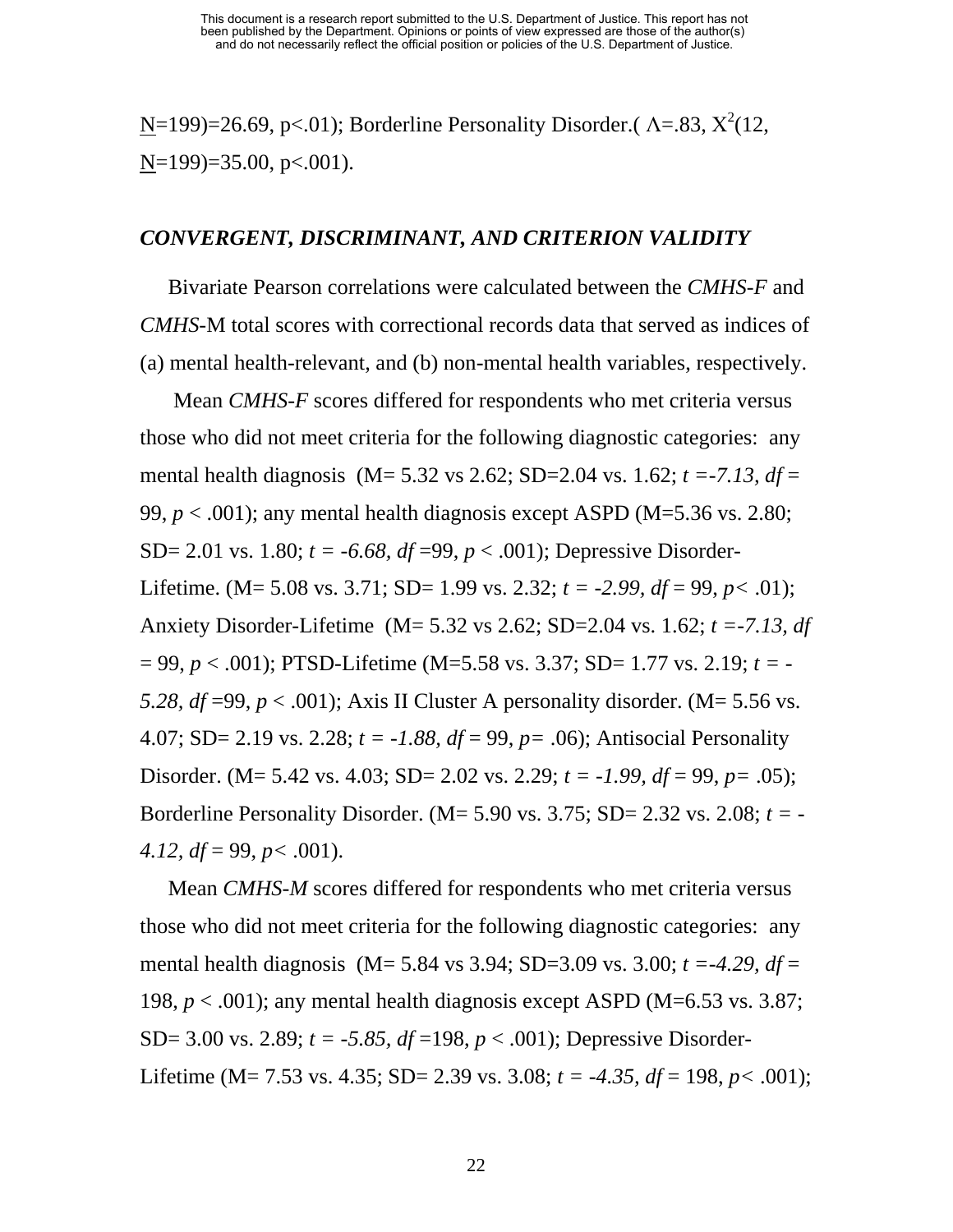Anxiety Disorder-Lifetime (M= 6.14 vs 4.40; SD=3.00 vs. 3.12; *t =-2.78, df*  = 198, *p =.*.006); PTSD-Lifetime (M=6.57 vs. 4.34; SD= 3.40 vs. 3.01; *t = -* 3.56,  $df = 198$ ,  $p < .001$ ); Axis II Cluster A personality disorder. (M= 7.32) vs. 4.38; SD= 2.83 vs. 3.07; *t = -4.00, df* = 198, *p<.001*); Antisocial Personality Disorder.( M= 5.00 vs. 4.58; SD= 3.04 vs. 3.19; *t = -.71, df* = 198 *p=* .48); Borderline Personality Disorder.( M= 8.06 vs. 4.34; SD= 2.46 vs. 3.03;  $t = -4.91$ ,  $df = 198$ ,  $p < .001$ ).

#### *DEMOGRAPHICS*

The average age of participants who completed the screening instrument and the follow-up interview was 31.6 years. The average number of years of education was 11.48 (see Table 1). The racial breakdown for the 508 followup participants was: White: 42.9%, African-American: 34.8%, Hispanic: 21.7%, American Indian: 0.4%, and Asian: 0.2% (see Table 2).

#### *PREVALENCE OF MENTAL DISORDERS*

Prevalence of Affective Disorders was: Depression: 32.3%, Mania: 1.6%, Hypomania: 0.2% (see Table 3). Percentages of Anxiety Disorders were: Panic Disorder: 26.1%, Panic Disorder with Agoraphobia: 8.2%, Agoraphobia: 1.4%, Social Phobia: 3.4%, Specific Phobia: 9.6%, Generalized Anxiety Disorder: 9.6%, Anxiety NOS (Not Otherwise Specified): 2.2%, Anorexia Nervosa: 2.2%, Bulimia: 1.8%, and Post-Traumatic Stress Disorder: 28.6% (see Table 4). Personality Disorder percentages were: Paranoid: 9.8%, Schizotypal: 0.4%, Schizoid: 2.0%, Antisocial: 34.6%, Borderline: 16.9%, Histrionic: 0.6%, Narcissistic: 0.6%, Avoidant: 9.4%, Dependent: 4.2%, and Obsessive Compulsive: 6.0% (see Table 5).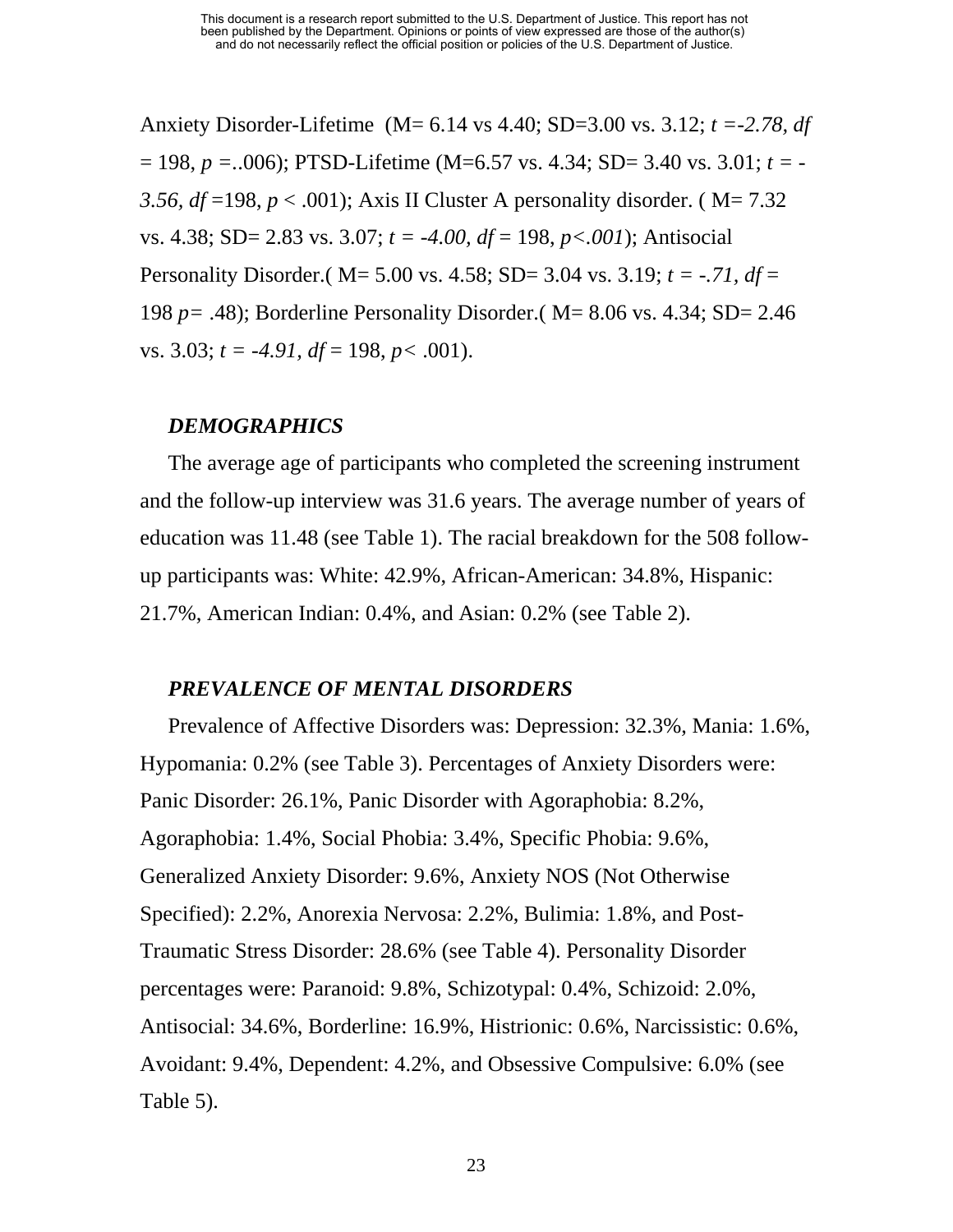#### **CONCLUSION AND RECOMMENDATIONS**

The Brief Mental Health screen was developed to enhance and more accurately identify individuals in jails with mental illness. It is anticipated that this tool will be disseminated nationwide for use in all correctional facilities.

The prevalence rates that were assessed were as high or higher than found in psychiatric settings, of particular note, Post-Traumatic Stress Disorder and several personality disorders. In particular, the prevalence of Borderline Personality Disorder and Paranoid Personality Disorder may help us think through more effective strategies of detection and treatment in correctional settings.

Preliminary data analyses were presented at the U.S. Department of Justice Annual Conference on Criminal Justice Research and Evaluation in Washington, D.C. in July 2002. Interim data analyses were presented at a conference sponsored by the National Institute of Mental Health in Washington, D.C. in March 2003. Discussion of the development of the brief adult mental health screening tool for jails and interim study data analyses was presented in a scientific report session during the annual American Psychiatric Association's annual conference in March 2003. Phase I data analyses and items selected for the shortened screening tool was presented as part of a concurrent panel entitled, "Assessing the Mentally Ill in a Corrections Setting" at the National Institute of Justice Research and Evaluation conference in Washington, D.C. in July 2003, and also at the annual meeting of the American Correctional Association (ACA) in New Orleans, LA in January, 2004. Discussion of epidemiology and the development of the brief screen were presented at the annual meeting of the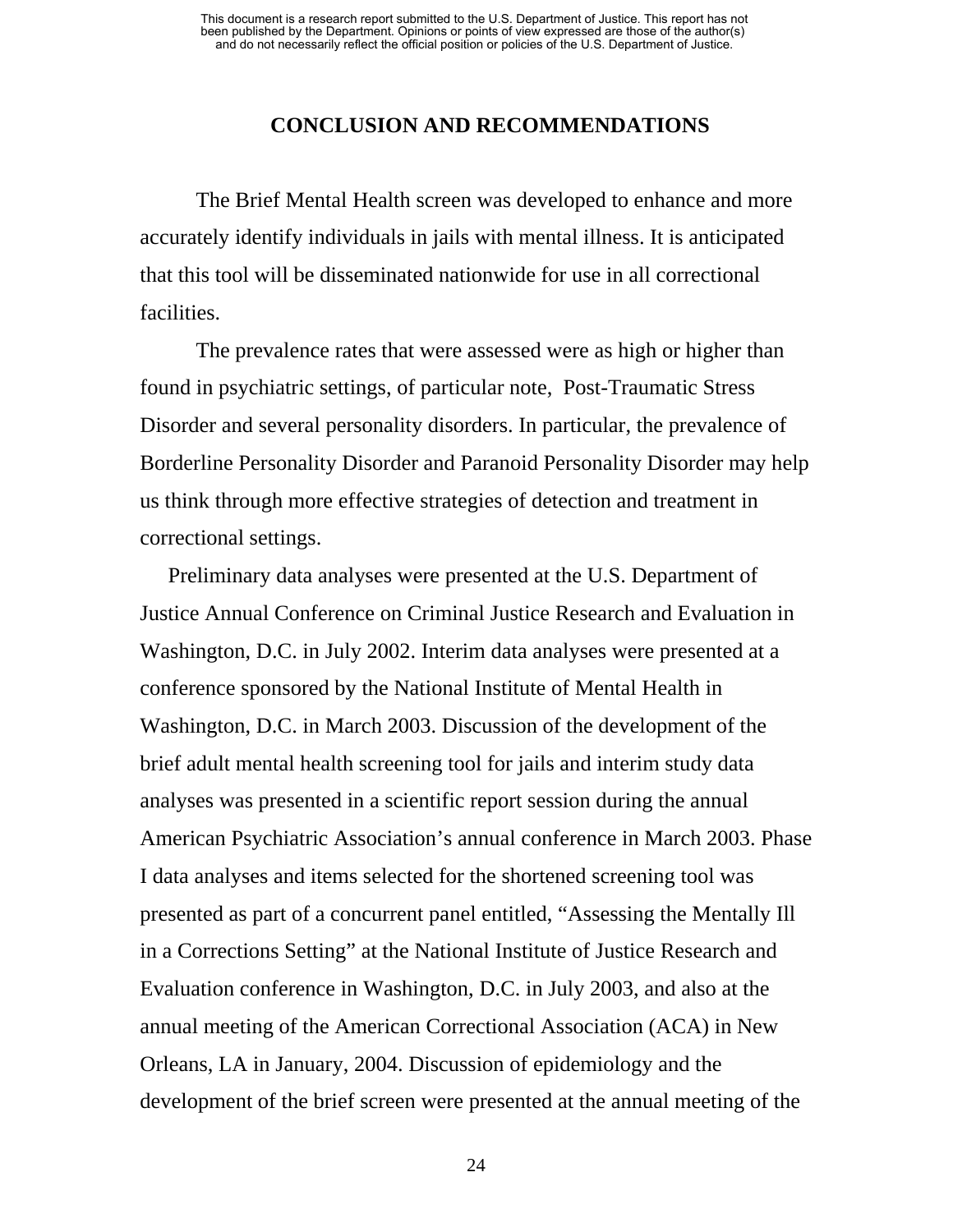American Psychiatric Association in New York, NY in May 2004. Information about the development of the brief screening tool for jail settings was presented at the annual meeting of the International Association of Forensic Mental Health services in Stockholm, Sweden in June 2004. A presentation on the epidemiology of co-occurring disorders in Connecticut jails was given at the National Institute of Mental Health conference in Washington, D.C. in June 2004. A presentation entitled, "Fundamentals of Correctional MH research was given at the American Association of Psychiatric Law in Scottsdale, AZ in October 2004. Final data results on the epidemiology of personality disorders and the development of the brief screening tool was discussed in a presentation given at the International Society for the Study of Personality Disorders conference in Buenos Aires, Argentina in April 2005.

We are currently working on articles for publication in the following journals: *Archives of General Psychiatry and Psychological Assessment.*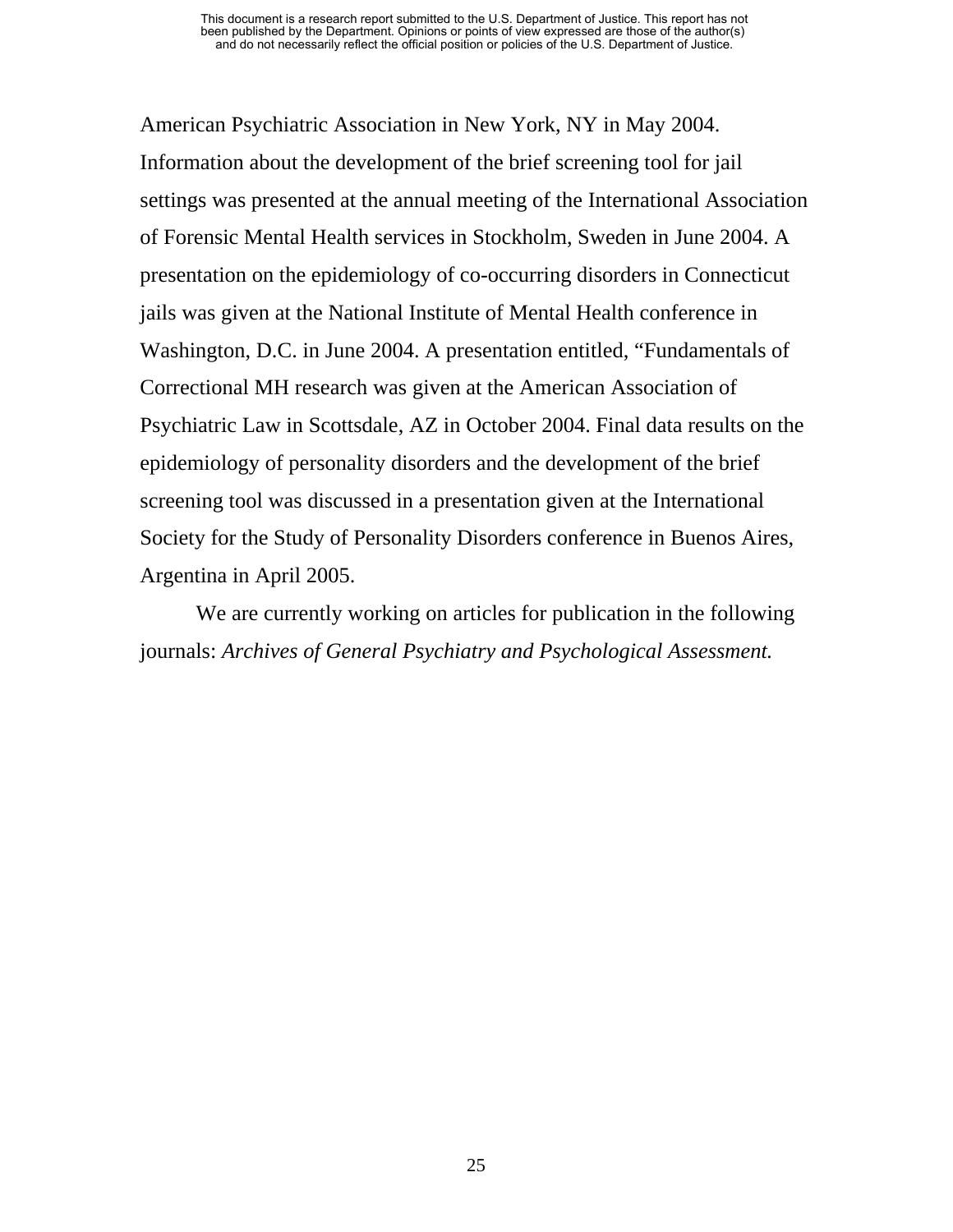#### **REFERENCES**

- Abram, K., Teplin, L., & McLelland, G. (2003). Comorbidity of severe psychiatric disorders and substance use disorders among women in jail. *American Journal of Psychiatry,* 160, 1007-1010.
- American Psychiatric Association. (1994). *Diagnostic and statistical manual of mental disorders (4th ed.).* Washington, DC: Author.
- Andersen, H. S., Sestoft, D., Lillebaek, T., Gabrielson, G., & Hemmingsen, R. (2002). Validity of the General Health Questionnaire (GHQ-28) in a prison population: Data from a randomized sample of prisoners on remand. *International Journal of Law and Psychiatry, 25, 573-580.*
- Beck, A. J., & Maruschak, L. M. (2001). Mental health treatment in State prisons. *Bureau of Justice Statistics Special Report,* July, 1-8.
- Book, A. S., Knap, M. A., & Holden, R. R. (2001). Criterion validity of the Holden Psychological Screening Inventory Social Symptomatology Scale in a prison sample. *Psychological Assessment, 13,* 249-253.
- Boothby, J. L., & Durham, T. W. (1999). Screening for depression in prisoners using the Beck Depression Inventory. *Criminal Justice and Behavior, 26,* 107-124.
- Boutin-Foster, C., Ferrando, S J., & Charlson, M. E. (2003). The Cornell Psychiatric Screen: A Brief Psychiatric Scale for Hospitalized Medical Patients. *Psychosomatics, 44,* 382-387.
- Brinded, P. M. J., Simpson, A., Laidlaw, T., Fairley, N, & Malcolm, F. (2001). Prevalence of psychiatric disorders in New Zealand prisons: A national study. *Australian and New Zealand Journal of Psychiatry, 35,*  166-173.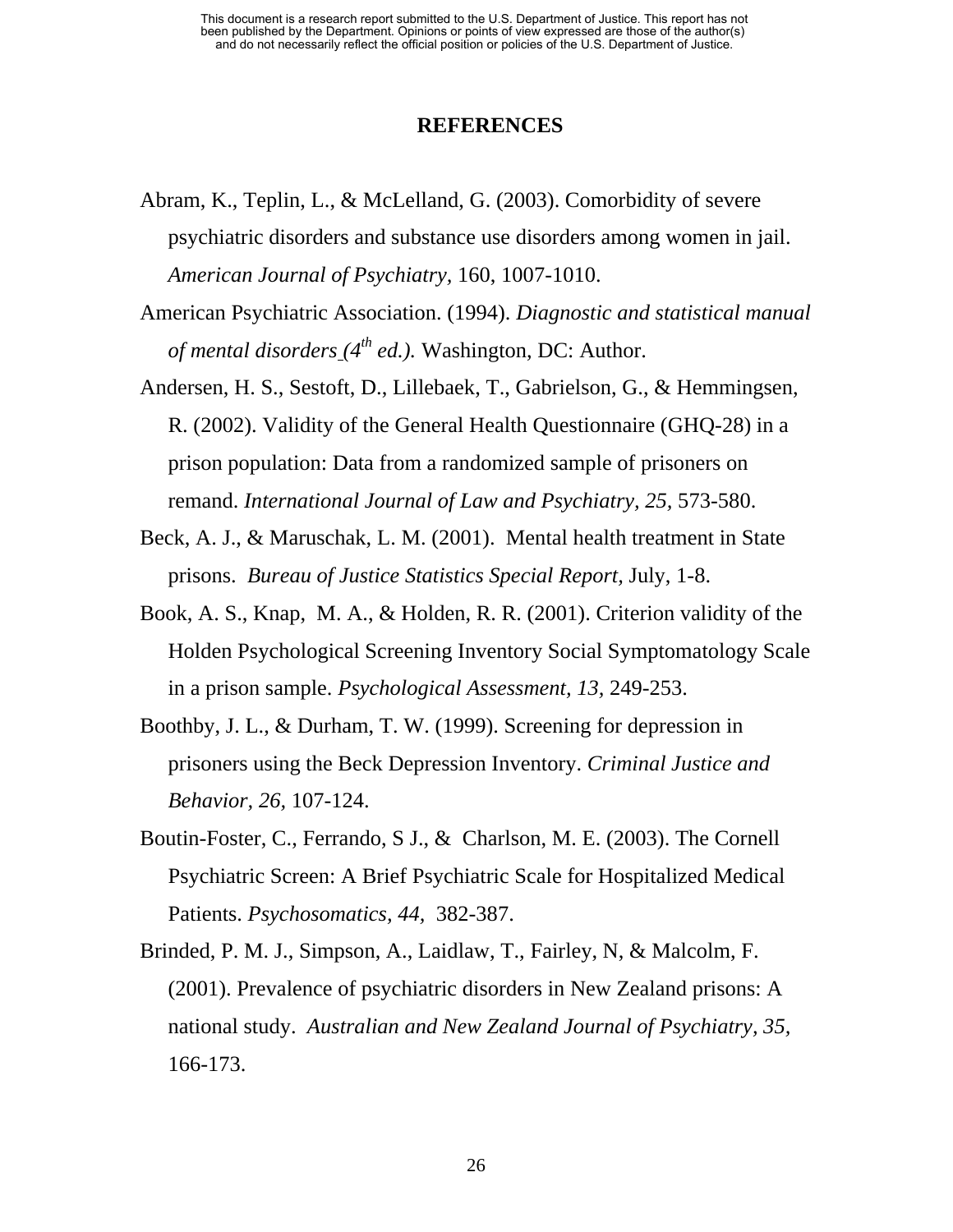- Cooke, D. J. (1998). The development of the Prison Behavior Rating Scale. *Criminal Justice and Behavior, 25,* 482-506.
- Daradkeh, T. K., Ghubash, R., El-Rufaie, O. E. F., & Abou-Saleh, M. T. (1999). The rationale, development and reliability of a new screening psychiatric instrument. *Social Psychiatry and Psychiatric Epidemiology, 34,* 223-228.
- Diamond, P., Wang, E., Holzer, C. III, Thomas, C., & Cruser, A. (2001) The prevalence of mental illness in prison. *Administration and Policy in Mental Health, 29*, 21-40.
- DiCataldo, F., Greer, A., & Profit, W. E. (1995). Screening prison inmates for mental disorder: An examination of the relationship between mental disorder and prison adjustment. *Bulletin of the American Academy of Psychiatry and the Law, 23,* 573-585.
- Ditton, P.M: (1999). Mental health treatment of inmates and probationers. *Bureau of Justice Statistics Special Report,* July, 1-12.
- Ericsson, M., Poston, W., Linder, J., Taylor, J., Haddock, C. K., & Foreyt, J. (2002). Depression predicts disability in long-term chronic pain patients. *Disability and Rehabilitation, 24,* 334-340.
- Furukawa, T. A., Goldberg, D. P., Rabe-Hesketh, S., & Uestuen, T. B. (2001). Stratum-specific likelihood ratios of two versions of the General Health Questionnaire. *Psychological Medicine, 31,* 519-529.
- Gavin, N., Parsons, S., & Grubin, D. (2003). Reception screening and mental health needs assessment in a male remand prison. *Psychiatric-Bulletin, 27*, 251-253.
- Hart, S., Roesch, R., Corrado, R., & Cox, D. (1993). The Referral Decision Scale; A validation study. *Law and Human Behavior, 1,* 611-623.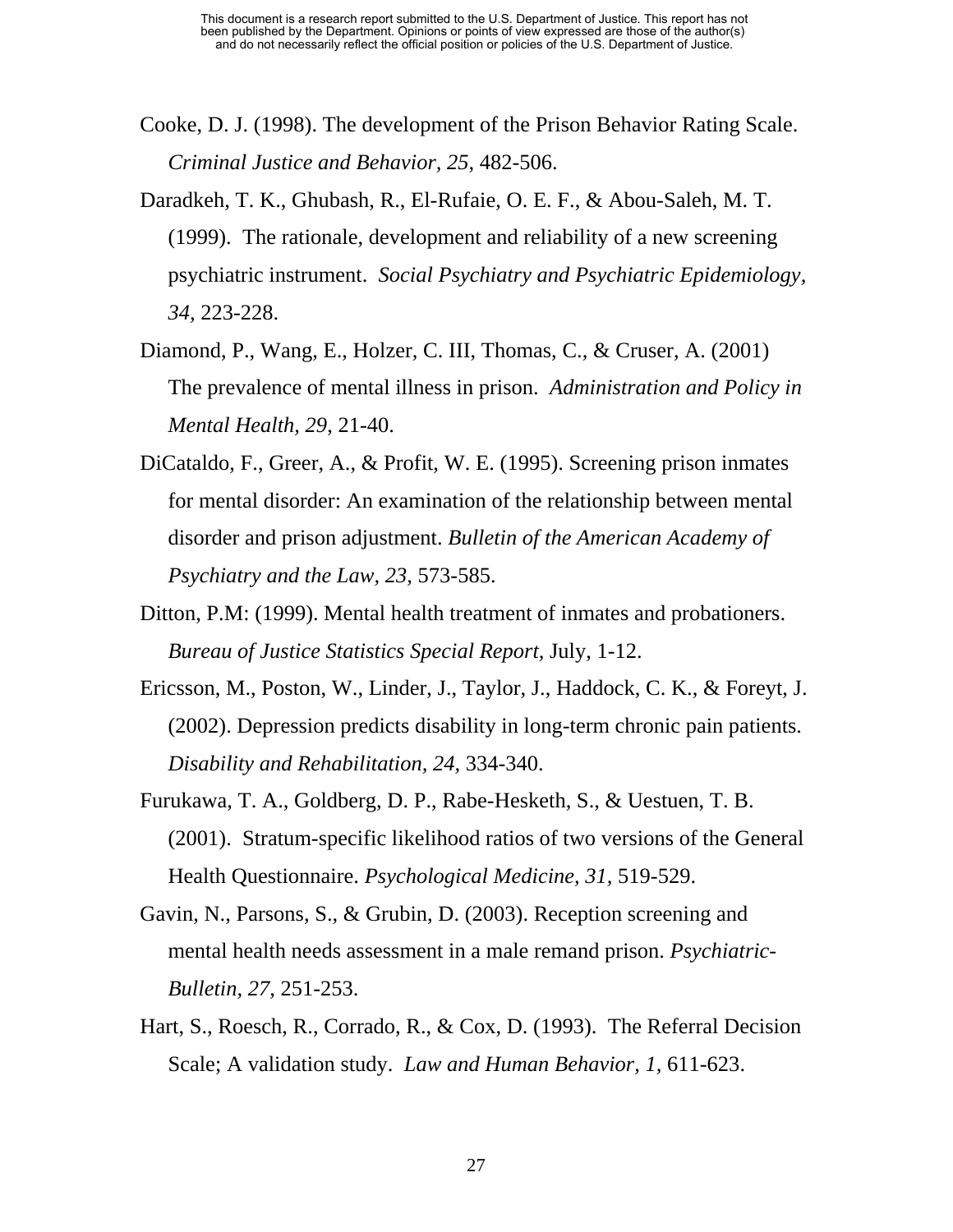- Herrmann, C. (1997. International experiences with the hospital anxiety and depression scale: A review of validation data and clinical results. *Journal of Psychosomatic Research, 42,* 17-41.
- Kessel, J. B., & Zimmerman, M. (1993). Reporting errors in studies of the diagnostic performance of self-administered questionnaires: Extent of the problem, recommendations for standardized presentation of results, and implications for the peer review process. *Psychological Assessment, 5*, 395-399.
- Kessler, R. C., Andrews, G., Colpe, L. J., Hiripi, E., Moroczek, D., Normand, S., Walters, E., & Zaslavskyk, A. (2002). Short screening scales to monitor population prevalences and trends in non-specific psychological distress. *Psychological Medicine, 32,* 959-976.
- Lamb, H. R., & Weinberger, L. E. (1998). Persons with severe mental illness in jails and prisons: A review. *Psychiatric Services, 49,* 483-492.
- Langbehn, D., Pfohl, B., Reynolds, S., Clark, L., Battagila, M., Bellodi, L., Cadoret, R., Grove, W., Pilkonis, P., & Links, P. (1999). The Iowa Personality Disorders Screen. *Journal of Personality Disorders*, *13*, 75- 89.
- Lewis, J. L., Simcox, A. M., & Berry, D. T. R. (2002). Screening for feigned psychiatric symptoms in a forensic sample by using the MMPI-2 and the Structured Inventory of Malingered Symptomatology. *Psychological Assessment, 14,* 170-176.
- McLearen, A., & Ryba, N. (2003). Identifying severely mentally ill inmates. *Journal of Offender Rehabilitation, 37,* 25-40.
- Megargee, E. I., Mercer, S. J., & Carbonell, J. L. (1999). MMPI-2 with male and female state and federal prison inmates. *Psychological Assessment, 11,* 177-185.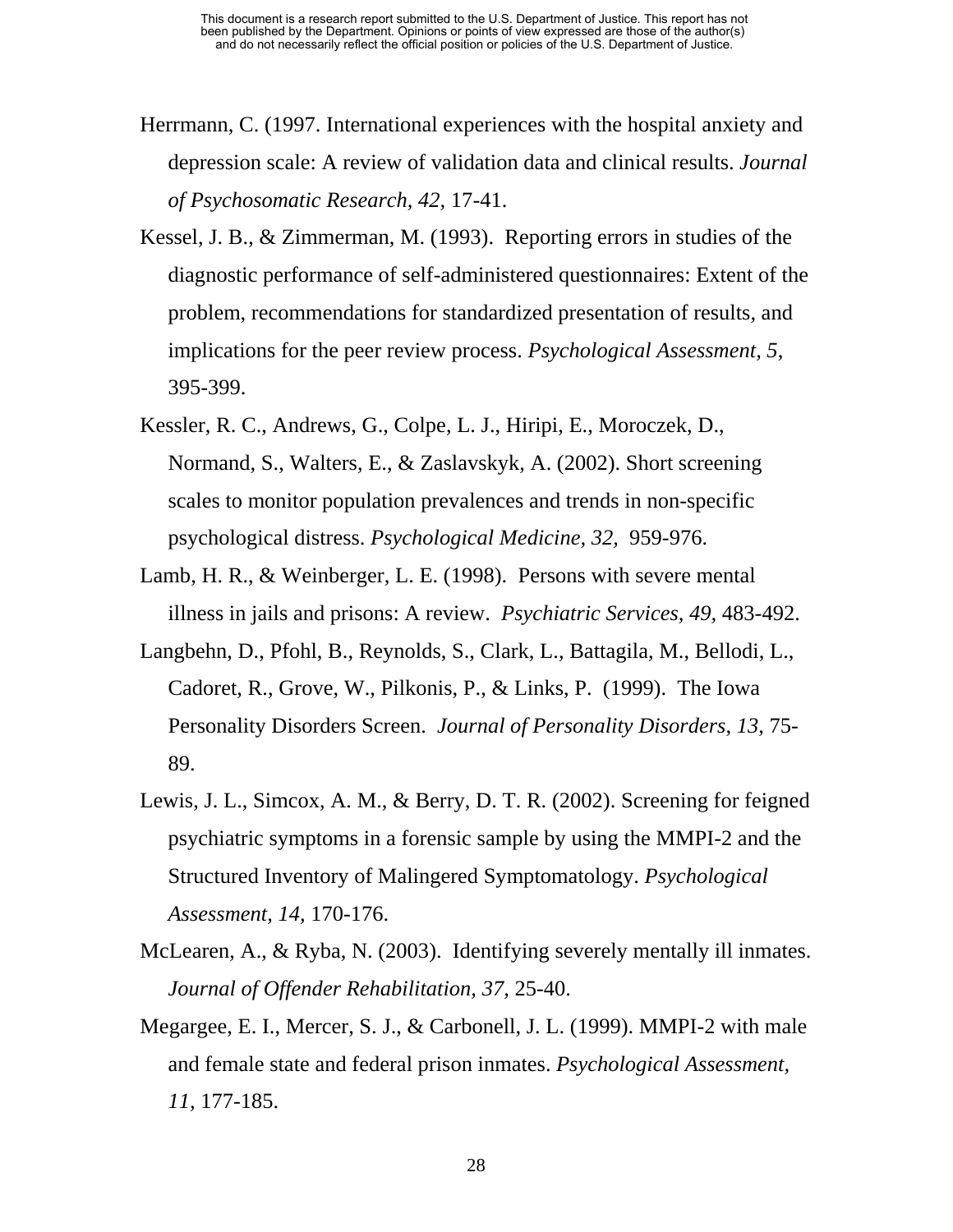- Metzner, J. L., Miller, R. D., & Kleinsasser, D. (1994). Mental health screening and evaluation within prisons. *Bulletin of the American Academy of Psychiatry and the Law, 22,* 451-457.
- Parsons, S., Walker, L., & Grubin, D. (2001). Prevalence of mental disorder in female remand prisons. *Journal of Forensic Psychiatry, 12,* 194-202.
- Prins, A., Kimerling, R., Cameron, R., Ouimette, P., & Shaw, J. (1999). The primary-care PTSD screen. *Proceedings of the International Society for Traumatic Stress, 15*, 100.
- Shrout, P., Skodol, A., & Dohrenwend, B. P. (1986). A two stage approach for case identification and diagnosis: first stage instruments. In J. Barrett & R. Rose (eds.), *Mental disorder in the community* (pp. 286-303). New York, NY: Guilford.
- Smith, C., & Borland, J. (1999). Minor psychiatric disturbance in women serving a prison sentence: The use of the General Health Questionnaire in the estimation of the prevalence of non-psychotic disturbance in women prisoners. *Legal and Criminological Psychology, 4,* 273-284.
- Spitzer, R., Kroenke, K., & Williams, J. and the Patient Health Questionnaire Primary Care Study Group, US. (1999). Validation and utility of a self-report version of PRIME-MD: The PHQ Primary Care Study. *Journal of the American Medical Association, 282,* 1737-1744.
- Spitzer, R., Williams, J., Gibbon, M., and First, M. (1990a). *Structured Clinical Interview for the DSM-III-R, patient version (SCID-P)*. Washington, DC: American Psychiatric Press.
- Spitzer, R., Williams, J., Gibbon, M., and First, M. (1990b). *Structured Clinical Interview for the DSM-IV, personality disorders (SCID-II).*  Washington, DC: American Psychiatric Press.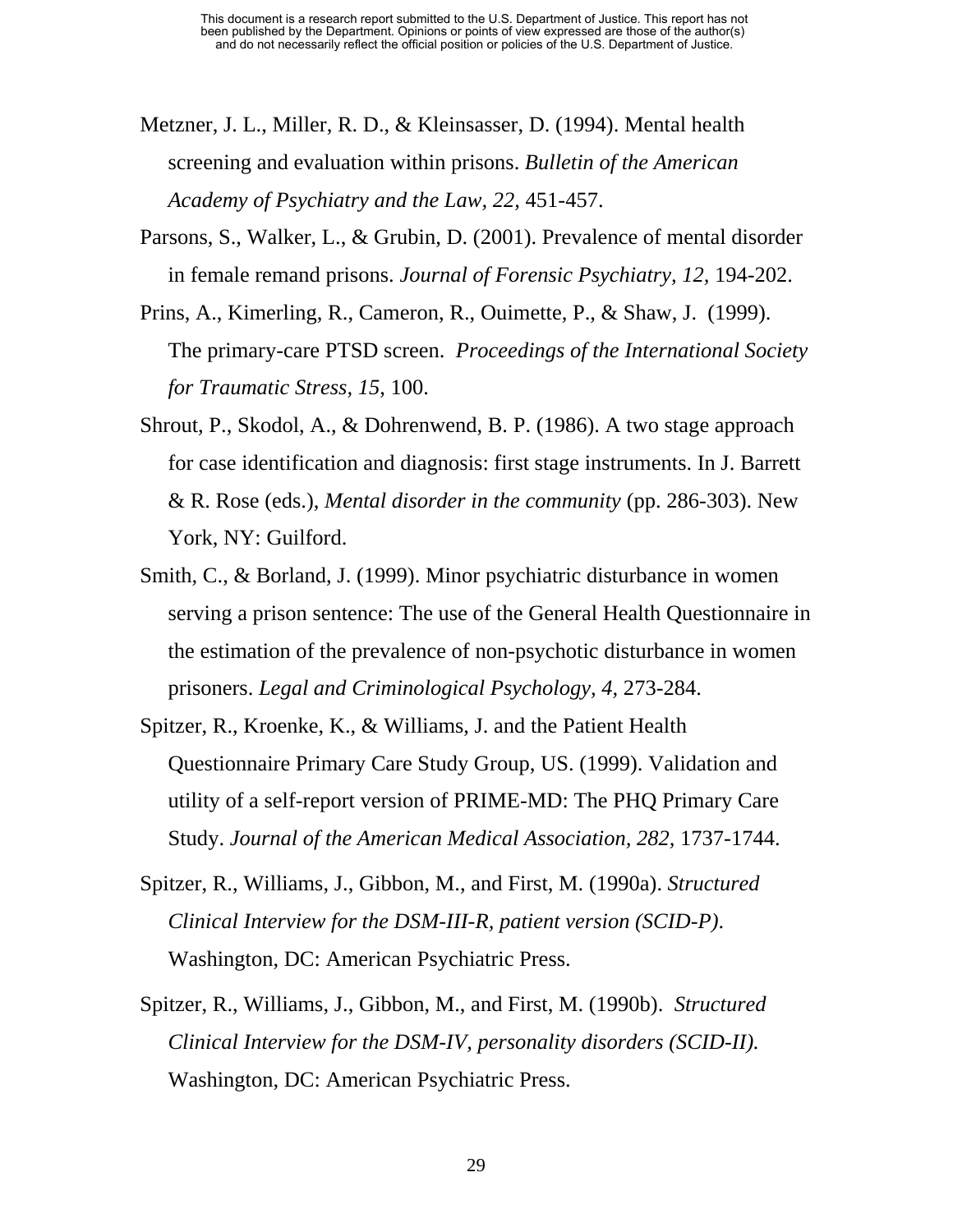- Teplin, LA. (1990). The prevalence of severe mental disorder among male urban jail detainees: comparison with the Epidemiologic Catchment Area program. *American Journal of Public Health, 80*, 663-669.
- Teplin, L. A. (1994). Psychiatric and substance abuse disorders among male urban jail detainees. *American Journal of Public Health, 84*, 290-293.
- Teplin, L.A. & Swartz, J. (1989). Screening for Severe Mental Disorder in Jails: The development of the Referral Decision Scale. *Law and Human Behavior*, *13*(1), 1-18.
- Von Cleve, E., Jemelka, R., & Trupin, E. (1991). Reliability of psychological test scores for offenders entering a state prison system. *Criminal Justice and Behavior, 18*, 159-165.
- Walters, G. D., & Chlumsky, M. L. (1993). The Lifestyle Criminality Screening Form and antisocial personality disorder: Predicting release outcome in a state prison sample. *Behavioral Sciences and the Law, 11,*  111-115.
- Weathers, F., Ruscio, A., and Keane, T. (1999). Psychometric properties of nine scoring rules for the Clinician-Administered Posttraumatic Stress Disorder Scale. *Psychological Assessment, 11*, 124-133.
- Zimmerman, M.,& Mattia, J. I. (2001a). The Psychiatric Diagnostic Screening Questionnaire: Development, reliability and validity. *Comprehensive Psychiatry, 42,* 175-189.
- Zimmerman, M.,& Mattia, J. I. (2001b). A self-report scale to help make psychiatric diagnoses: The Psychiatric Diagnostic Screening Questionnaire (PDSQ). *Archives of General Psychiatry, 58,* 787-794.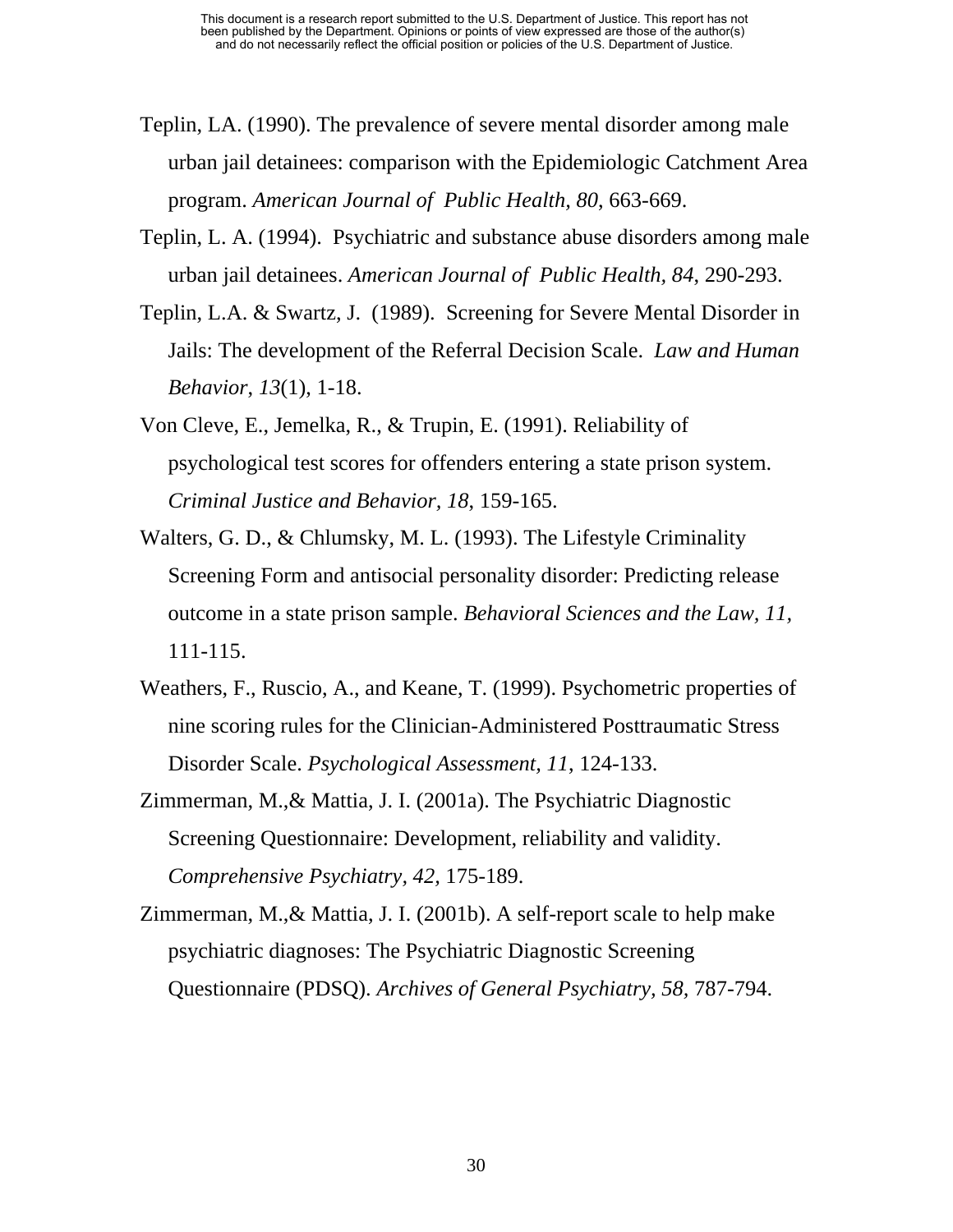## **APPENDIX A**

## **BRIEF MENTAL HEALTH SCREENING TOOL ITEMS - WOMEN**

| YES / NO | 1. Do you get annoyed when friends or family complain about their<br>problems? Or do people complain that you're not sympathetic to their<br>problems?                                                                                      |
|----------|---------------------------------------------------------------------------------------------------------------------------------------------------------------------------------------------------------------------------------------------|
| YES / NO | 2. Have you ever tried to avoid reminders, or to not think about, something<br>you experienced or witnessed?                                                                                                                                |
| YES / NO | 3. Some people find their mood changes frequently-as if they spend every<br>day on an emotional roller coaster. For example, they might switch from<br>feeling angry to depressed to anxious many times a day. Does this sound like<br>you? |
| YES / NO | 4. Have there ever been a few weeks when you've felt like you were useless,<br>or sinful, or guilty?                                                                                                                                        |
| YES / NO | 5. How much of the time do you feel depressed most of the day?<br>(Yes=depressed mood, most of the day, more than half the time)                                                                                                            |
| YES / NO | 6. Do you find that most people will take advantage of you if you let them<br>know too much about you?                                                                                                                                      |
| YES / NO | 7. Have you ever been troubled by repeated thoughts, feelings, or nightmares<br>about something you experienced or witnessed?                                                                                                               |
| YES / NO | 8. Have you ever been in the hospital for non-medical reasons such as in a<br>psychiatric hospital?                                                                                                                                         |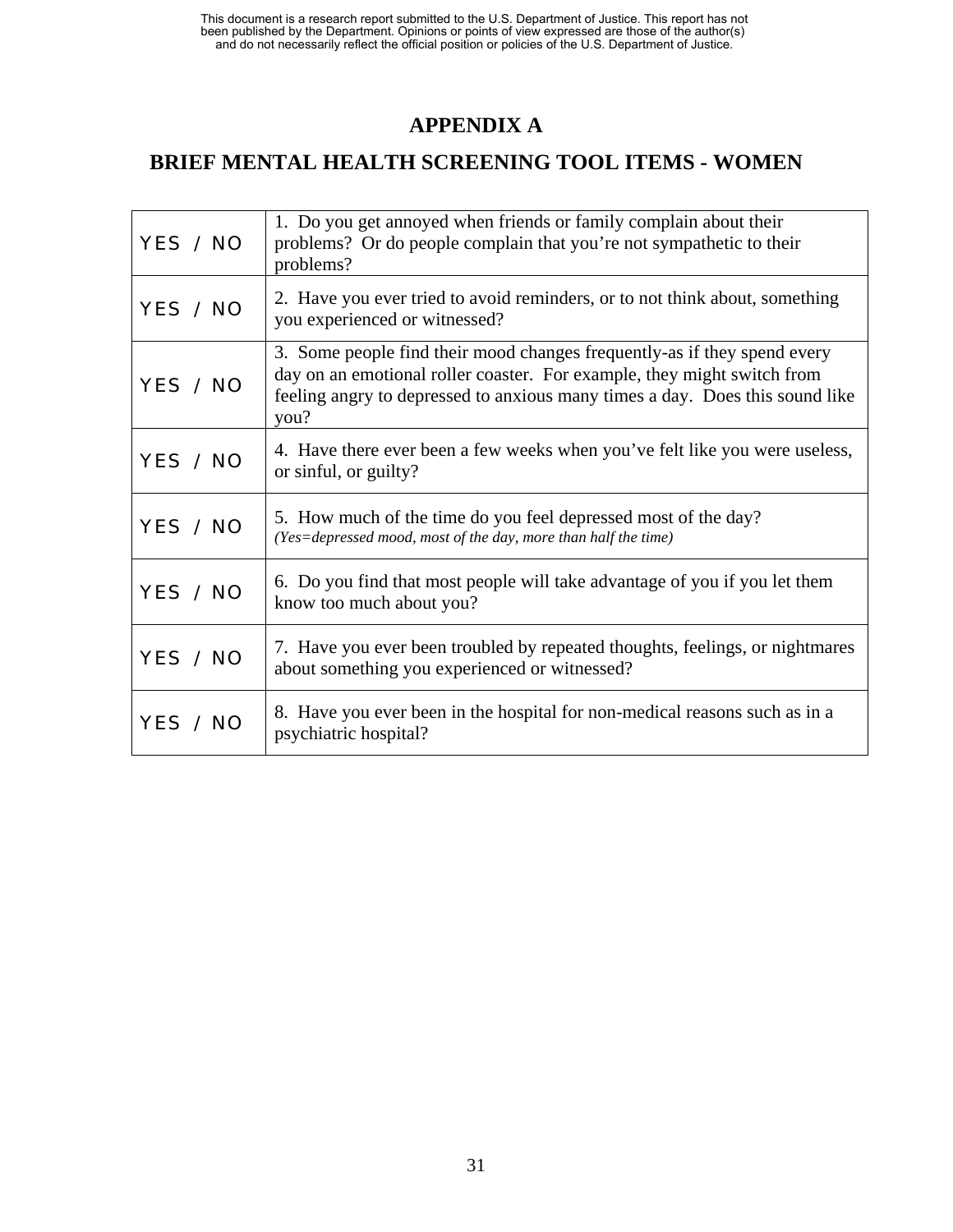## **APPENDIX B**

## **BRIEF MENTAL HEALTH SCREENING TOOL ITEMS - MEN**

| YES / NO | 1. Have you ever had worries that you just can't get rid of or let go of?                                                                                                                                                               |
|----------|-----------------------------------------------------------------------------------------------------------------------------------------------------------------------------------------------------------------------------------------|
| YES / NO | 2. Some people find their mood changes frequently-as if they spend everyday<br>on an emotional roller coaster. For example, they might switch from feeling<br>angry to depressed to anxious many times a day. Does this sound like you? |
| YES / NO | 3. Do you get annoyed when friends or family complain about their<br>problems? Or do people complain that you're not sympathetic to their<br>problems?                                                                                  |
| YES / NO | 4. Have you ever felt like you didn't have any feelings, or felt distant or cut<br>off from other people or from your surroundings?                                                                                                     |
| YES / NO | 5. Has there ever been a time when you felt so irritable that you found<br>yourself shouting at people or starting fights or arguments? (if not clear that this<br>is due to respondent's irritability, ask for a brief example)        |
| YES / NO | 6. Do you often get in trouble at work or with friends because you act excited<br>at first but then lose interest in projects and don't follow through?                                                                                 |
| YES / NO | 7. Do you tend to hold grudges or give people the silent treatment for days at<br>a time?                                                                                                                                               |
| YES / NO | 8. Have you ever tried to avoid reminders, or to not think about, something<br>you experienced or witnessed?                                                                                                                            |
| YES / NO | 9. How much of the time do you feel depressed most of the day?<br>(Yes=depressed mood, most of the day, more than half the time)                                                                                                        |
| YES / NO | 10. Have you ever been troubled by repeated thoughts, feelings, or<br>nightmares about something you experienced or witnessed?                                                                                                          |
| YES / NO | 11. Have you ever been in a hospital for non-medical reasons such as in a<br>psychiatric hospital?                                                                                                                                      |
| YES / NO | 12. Have you ever felt constantly on guard or watchful even when you didn't<br>need to, or felt jumpy and easily startled?                                                                                                              |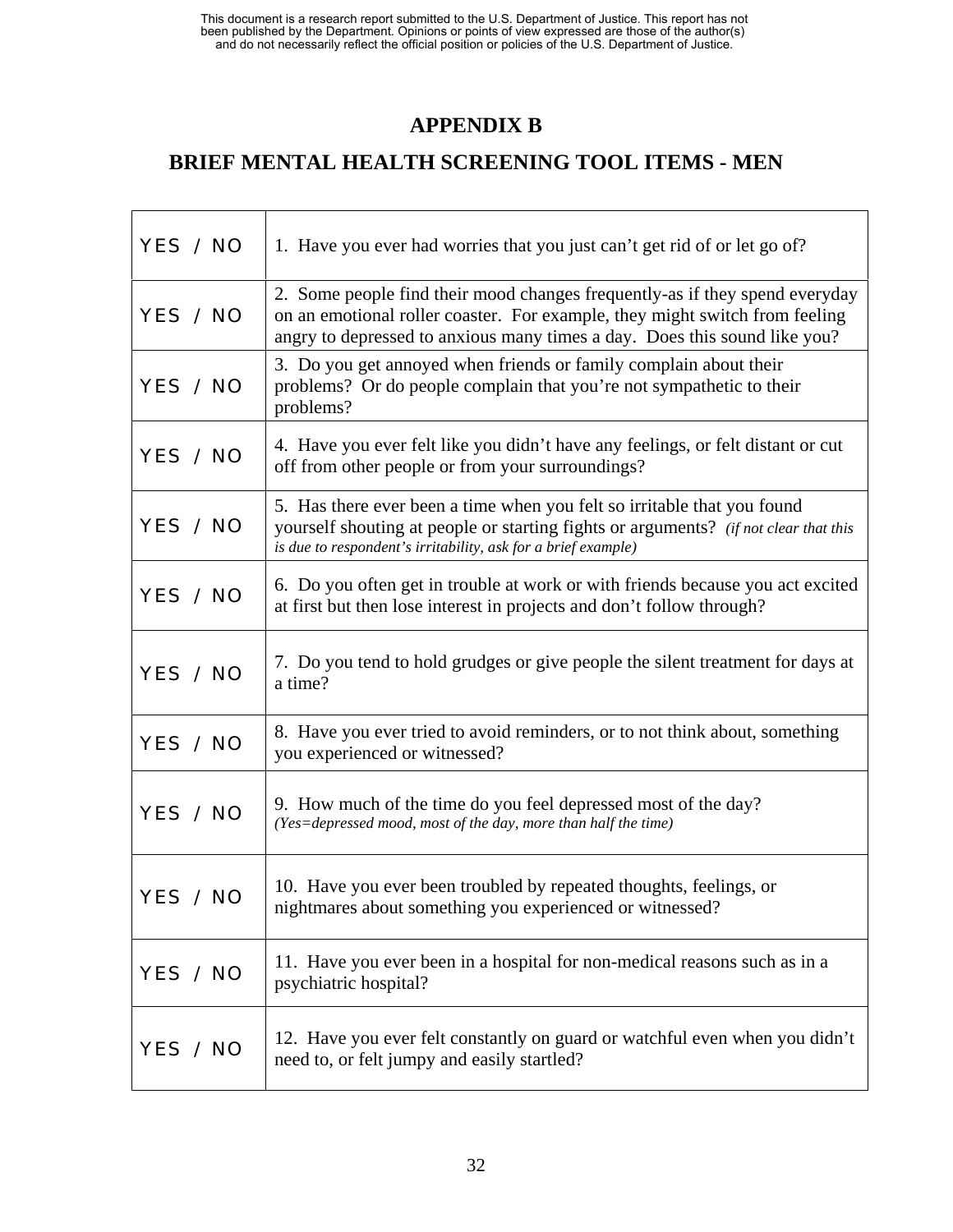## **APPENDIX C**

#### **TABLE 1**

## **DEMOGRAPHICS**

## **(N = 508 Total Follow-up Participants)**

|                                          | <b>MEAN</b> | <b>MINIMUM</b> | <b>MAXIMUM</b> |
|------------------------------------------|-------------|----------------|----------------|
| AGE                                      | 31.6        | 18             | 64             |
| <b>EDUCATION</b><br>(years of schooling) | 11.48       |                | 16             |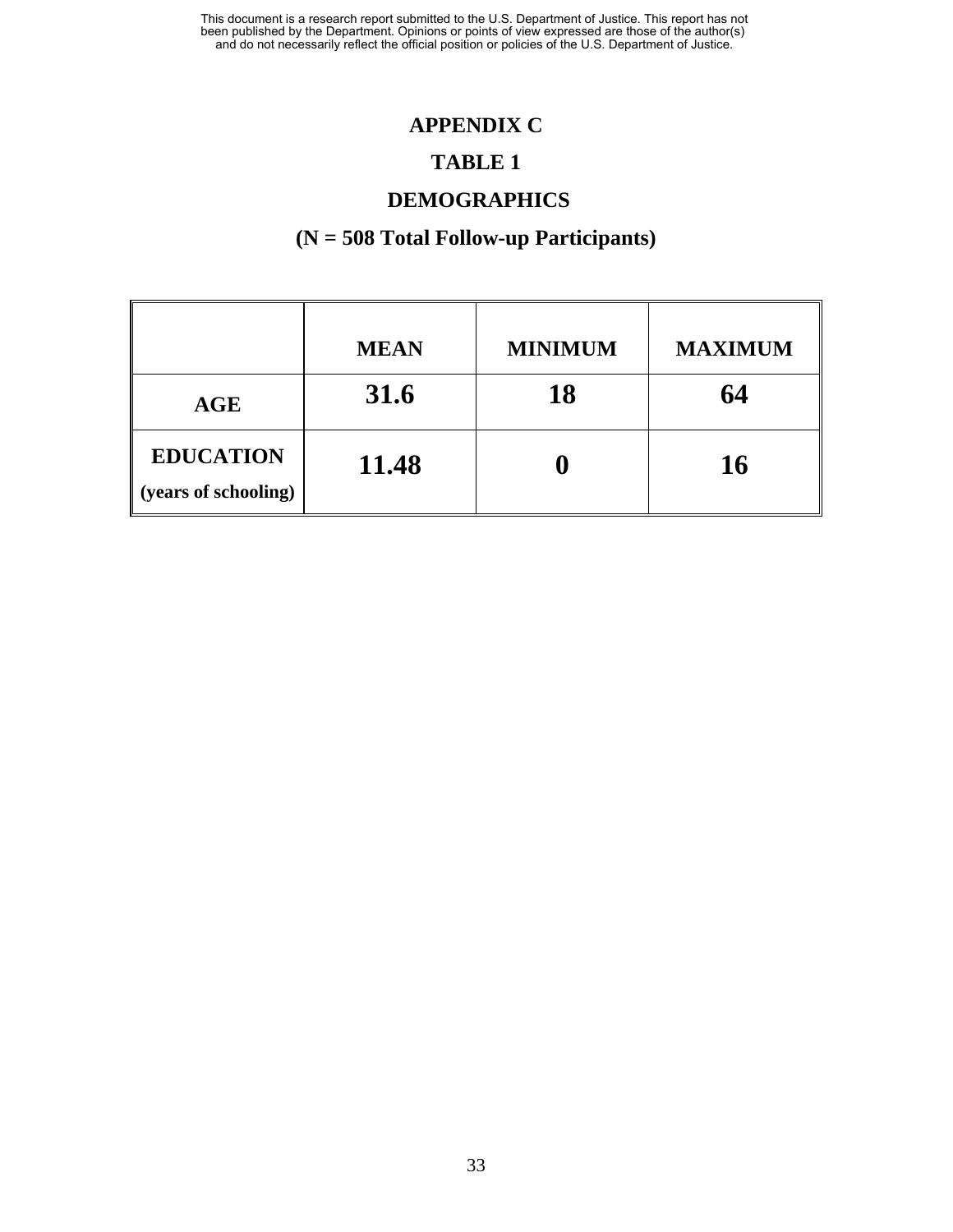### **APPENDIX D**

#### **TABLE 2**

## **DEMOGRAPHICS**

## **(N = 508 Total Follow-up Participants)**

|                 | <b>FREQUENCY</b> | <b>PERCENT</b> | <b>CURRENT</b><br>CDOC % |
|-----------------|------------------|----------------|--------------------------|
| <b>WHITE</b>    | 218              | 42.9           | 27.8                     |
| <b>BLACK</b>    | 177              | 34.8           | 45.0                     |
| <b>HISPANIC</b> | <b>110</b>       | 21.7           | 26.5                     |
| AM. INDIAN      | $\overline{2}$   | 0.4            | 0.2                      |
| <b>ASIAN</b>    | 1                | 0.2            | 0.5                      |
| <b>TOTAL</b>    | 508              | 100.0          |                          |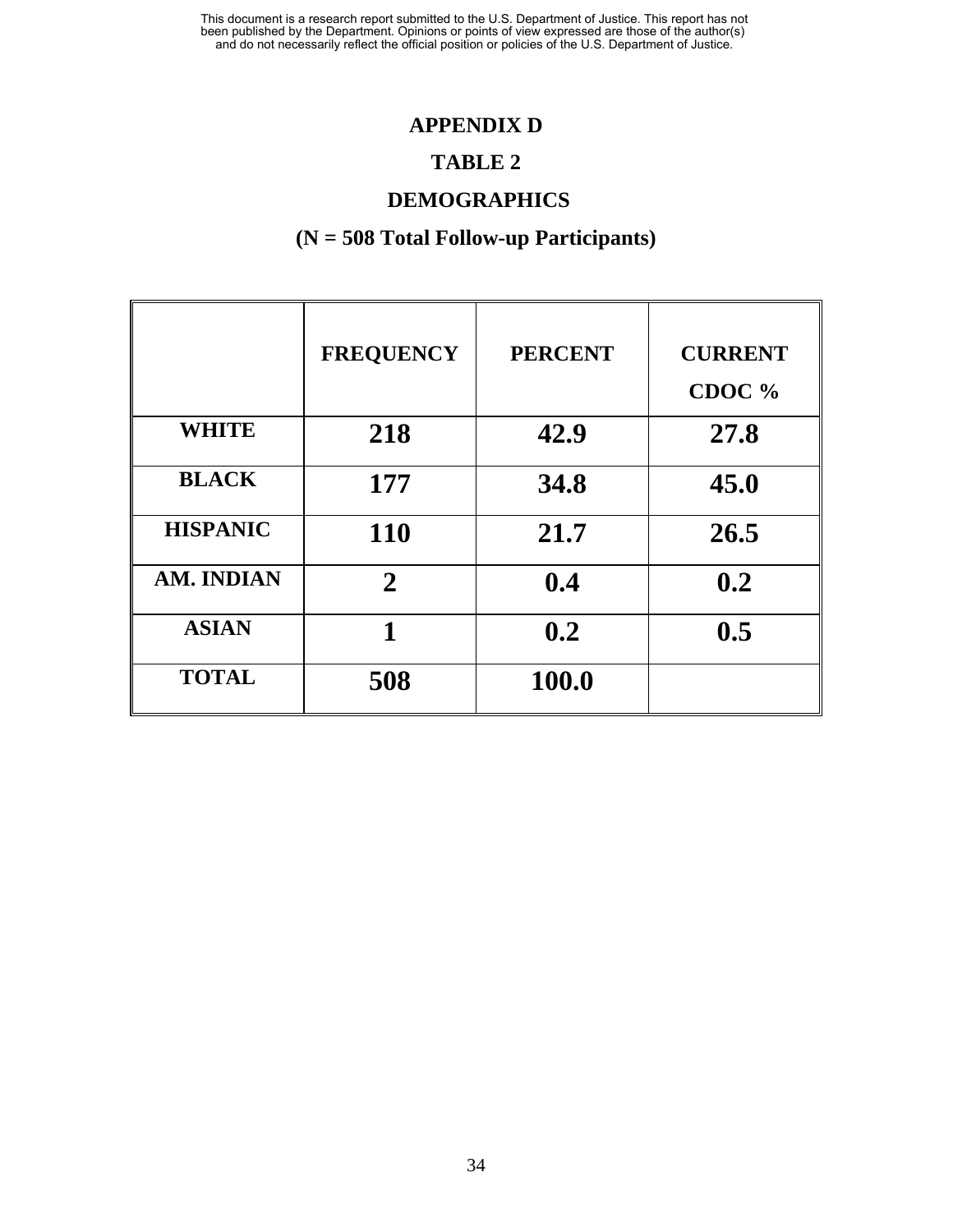## **APPENDIX E**

#### **TABLE 3**

## **PREVALENCE RATES - AFFECTIVE DISORDERS**

| <b>AXIS I</b>     | <b>MALES</b> |               |                         | <b>FEMALES</b> | <b>TOTAL</b> |               |
|-------------------|--------------|---------------|-------------------------|----------------|--------------|---------------|
| <b>DISORDER</b>   | $(N=307)$    |               | $(N=201)$               |                | $(N=508)$    |               |
|                   | <b>FREQ</b>  | $\frac{6}{6}$ | <b>FREQ</b>             | $\frac{6}{6}$  | <b>FREQ</b>  | $\frac{6}{6}$ |
| <b>DEPRESSION</b> | 65           | 15.3          | 99                      | 23.3           | 164          | 32.3          |
| <b>MANIA</b>      |              | 1.0           | $\overline{\mathbf{4}}$ | <b>1.0</b>     | 8            | 1.6           |
| <b>HYPOMANIA</b>  |              | 0.2           | $\boldsymbol{0}$        |                |              | 0.2           |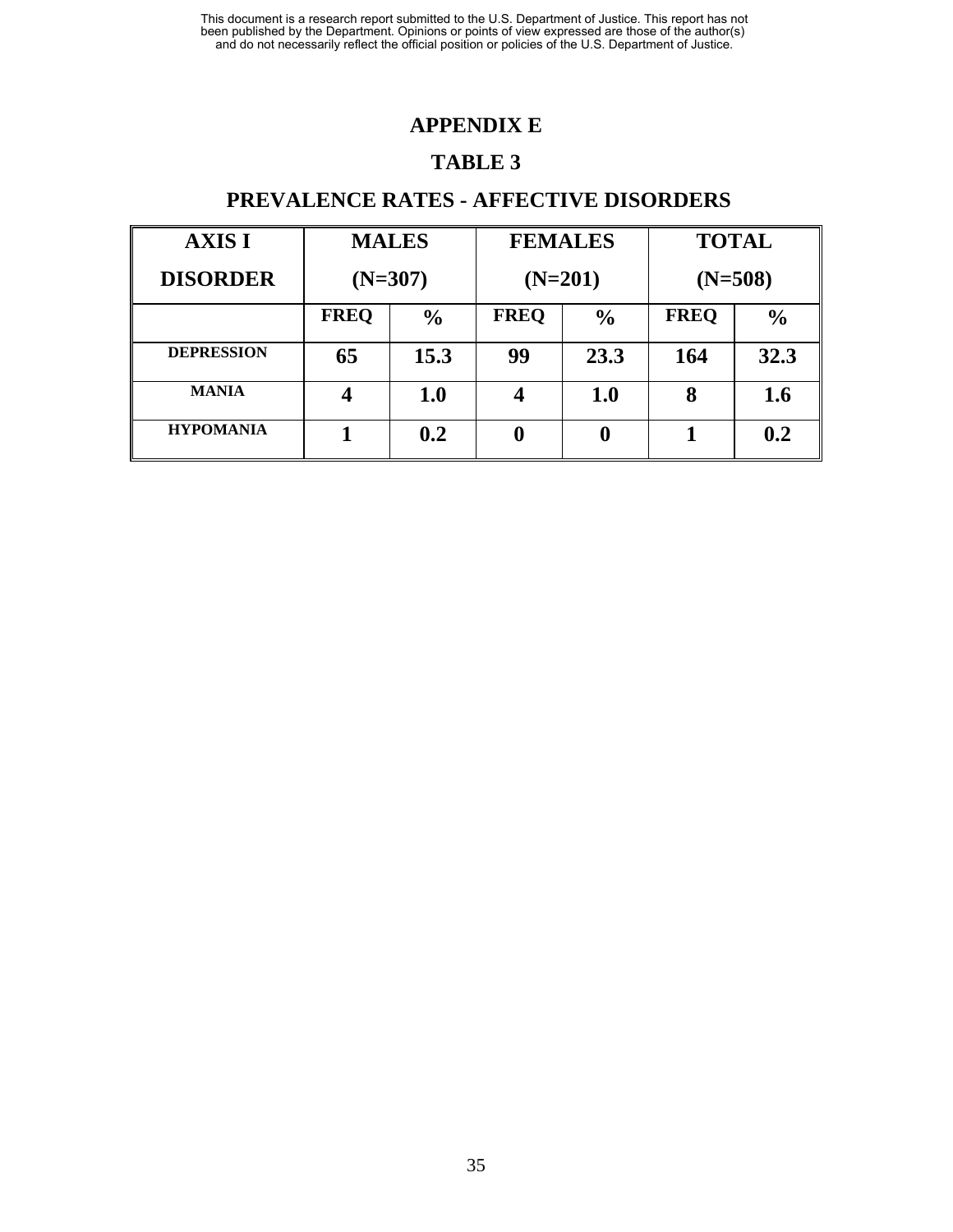## **APPENDIX F**

#### **TABLE 4**

## **PREVALENCE RATES - ANXIETY DISORDERS**

| <b>AXIS I DISORDER</b> | <b>MALES</b>     |                  |                | <b>FEMALES</b> | <b>TOTAL</b> |               |
|------------------------|------------------|------------------|----------------|----------------|--------------|---------------|
|                        |                  | $(N=307)$        |                | $(N=201)$      | $(N=508)$    |               |
|                        | <b>FREQ</b>      | $\frac{0}{0}$    | <b>FREQ</b>    | $\frac{0}{0}$  | <b>FREQ</b>  | $\frac{0}{0}$ |
| PANIC DO               | 50               | 13.3             | 83             | 22.1           | 133          | 26.1          |
| PANIC W/AGORAPHOBIA    | <b>16</b>        | 4.3              | 26             | 6.9            | 42           | 8.2           |
| <b>AGORAPHOBIA</b>     | $\overline{2}$   | 0.6              | 5              | 1.5            | 7            | 1.4           |
| <b>SOCIAL PHOBIA</b>   | 10               | 3.0              | 7              | 2.1            | 17           | 3.4           |
| <b>SPECIFIC PHOBIA</b> | 25               | 5.3              | 24             | 5.1            | 49           | 9.6           |
| <b>GAD</b>             | 27               | 6.2              | 22             | 5.0            | 49           | 9.6           |
| <b>ANXIETY NOS</b>     | 3                | 0.9              | 8              | 2.5            | 11           | 2.2           |
| <b>ANOREXIA</b>        | $\boldsymbol{0}$ | $\boldsymbol{0}$ | 11             | 3.4            | 11           | 2.2           |
| <b>BULIMIA</b>         | $\boldsymbol{2}$ | 0.6              | $\overline{7}$ | 2.3            | 9            | 1.8           |
| <b>PTSD</b>            | 56               | 12.1             | 76             | 16.5           | 132          | 28.6          |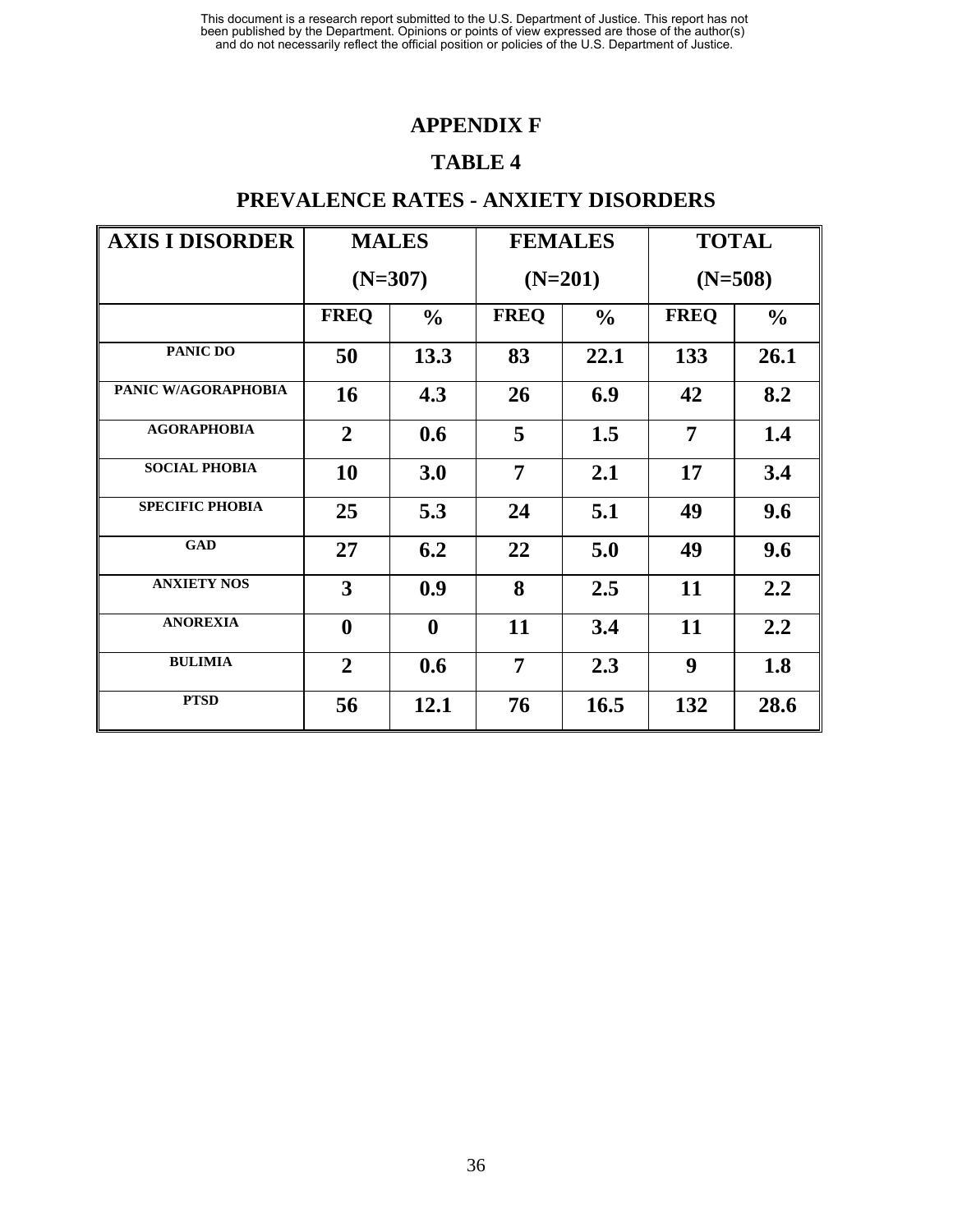## **APPENDIX G:**

#### **TABLE 5**

## **PREVALENCE RATES - PERSONALITY DISORDERS**

| <b>AXIS II</b>                        | <b>MALES</b>   |               | <b>FEMALES</b>   |                  | <b>TOTAL</b>   |               |  |
|---------------------------------------|----------------|---------------|------------------|------------------|----------------|---------------|--|
| <b>DISORDER</b>                       | $(N=307)$      |               |                  | $(N=201)$        | $(N=508)$      |               |  |
|                                       | <b>FREQ</b>    | $\frac{6}{6}$ | <b>FREQ</b>      | $\frac{0}{0}$    | <b>FREQ</b>    | $\frac{0}{0}$ |  |
| <b>PARANOID</b>                       | 29             | 9.6           | 20               | 10.1             | 49             | 9.8           |  |
| <b>SCHIZOTYPAL</b>                    | $\overline{2}$ | 0.7           | $\boldsymbol{0}$ | $\boldsymbol{0}$ | $\overline{2}$ | 0.4           |  |
| <b>SCHIZOID</b>                       | 10             | 3.3           | $\boldsymbol{0}$ | $\boldsymbol{0}$ | <b>10</b>      | 2.0           |  |
| <b>ANTISOCIAL</b>                     | <b>120</b>     | 39.5          | 53               | <b>27.0</b>      | 173            | 34.6          |  |
| <b>BORDERLINE</b>                     | 39             | 12.9          | 45               | 23.2             | 84             | <b>16.9</b>   |  |
| <b>HISTRIONIC</b>                     | $\overline{2}$ | 0.7           | $\mathbf{1}$     | 0.5              | 3              | 0.6           |  |
| <b>NARCISSISTIC</b>                   | 3              | 1.0           | $\boldsymbol{0}$ | $\boldsymbol{0}$ | 3              | 0.6           |  |
| <b>AVOIDANT</b>                       | 25             | 8.2           | 22               | 11.2             | 47             | 9.4           |  |
| <b>DEPENDENT</b>                      | 8              | 2.6           | 13               | 6.6              | 21             | 4.2           |  |
| <b>OBSESSIVE</b><br><b>COMPULSIVE</b> | 17             | 5.6           | 13               | 6.6              | 30             | 6.0           |  |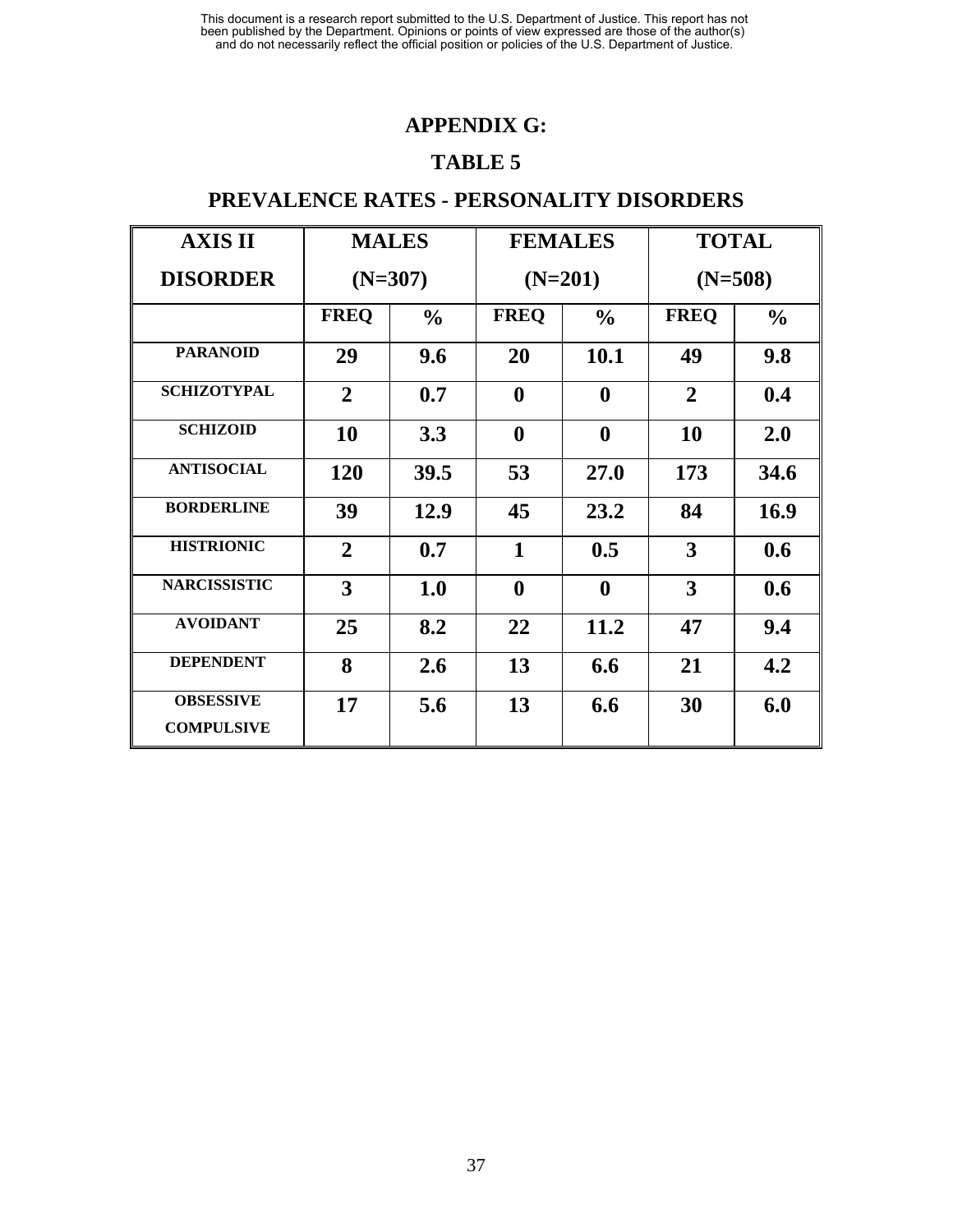# *Correctional Mental Health Screen for Women (CMHS-W)*

| <b>Name</b> | Last, | First, | ΜI | $\vert$ Detainee # $\vert$ Date mm/dd/year |  | <b>Time</b> |
|-------------|-------|--------|----|--------------------------------------------|--|-------------|

| <b>Questions</b>                                        | <b>No</b> | <b>Yes</b> | <b>Comments</b> |
|---------------------------------------------------------|-----------|------------|-----------------|
| 1. Do you get annoyed when friends and family           |           |            |                 |
| complain about their problems? Or do people             |           |            |                 |
| complain you are not sympathetic to their problems?     |           |            |                 |
| 2. Have you ever tried to avoid reminders of, or to not |           |            |                 |
| think about, something terrible that you experienced    |           |            |                 |
| or witnessed?                                           |           |            |                 |
| 3. Some people find their mood changes frequently-as if |           |            |                 |
| they spend everyday on an emotional rollercoaster.      |           |            |                 |
| For example, switching from feeling angry to            |           |            |                 |
| depressed to anxious many times a day. Does this        |           |            |                 |
| sound like you?                                         |           |            |                 |
| 4. Have there ever been a few weeks when you felt you   |           |            |                 |
| were useless, sinful, or guilty?                        |           |            |                 |
| 5. Has there ever been a time when you felt depressed   |           |            |                 |
| most of the day for at least 2 weeks?                   |           |            |                 |
| 6. Do you find that most people will take advantage of  |           |            |                 |
| you if you let them know too much about you?            |           |            |                 |
| 7. Have you been troubled by repeated thoughts,         |           |            |                 |
| feelings, or nightmares about something terrible that   |           |            |                 |
| you experienced or witnessed?                           |           |            |                 |
| 8. Have you ever been in the hospital for non-medical   |           |            |                 |
| reasons, such as a psychiatric hospital? (Do NOT        |           |            |                 |
| include going to an Emergency Room if you were not      |           |            |                 |
| hospitalized.)                                          |           |            |                 |

| TOTAL # YES:                    | General<br>Comments:                                                                                                                                   |
|---------------------------------|--------------------------------------------------------------------------------------------------------------------------------------------------------|
|                                 | Refer for further Mental Health Evaluation if the Detainee answered                                                                                    |
|                                 | Yes to 5 or more items $OR$ If you are concerned for any other reason                                                                                  |
| ○ Not Referred                  | ○ URGENT Referral on / / to to to to to the second to the second to the second to the second to the second to t<br>o <b>ROUTINE Referral</b> on / / to |
| Person Completing Screen: _____ |                                                                                                                                                        |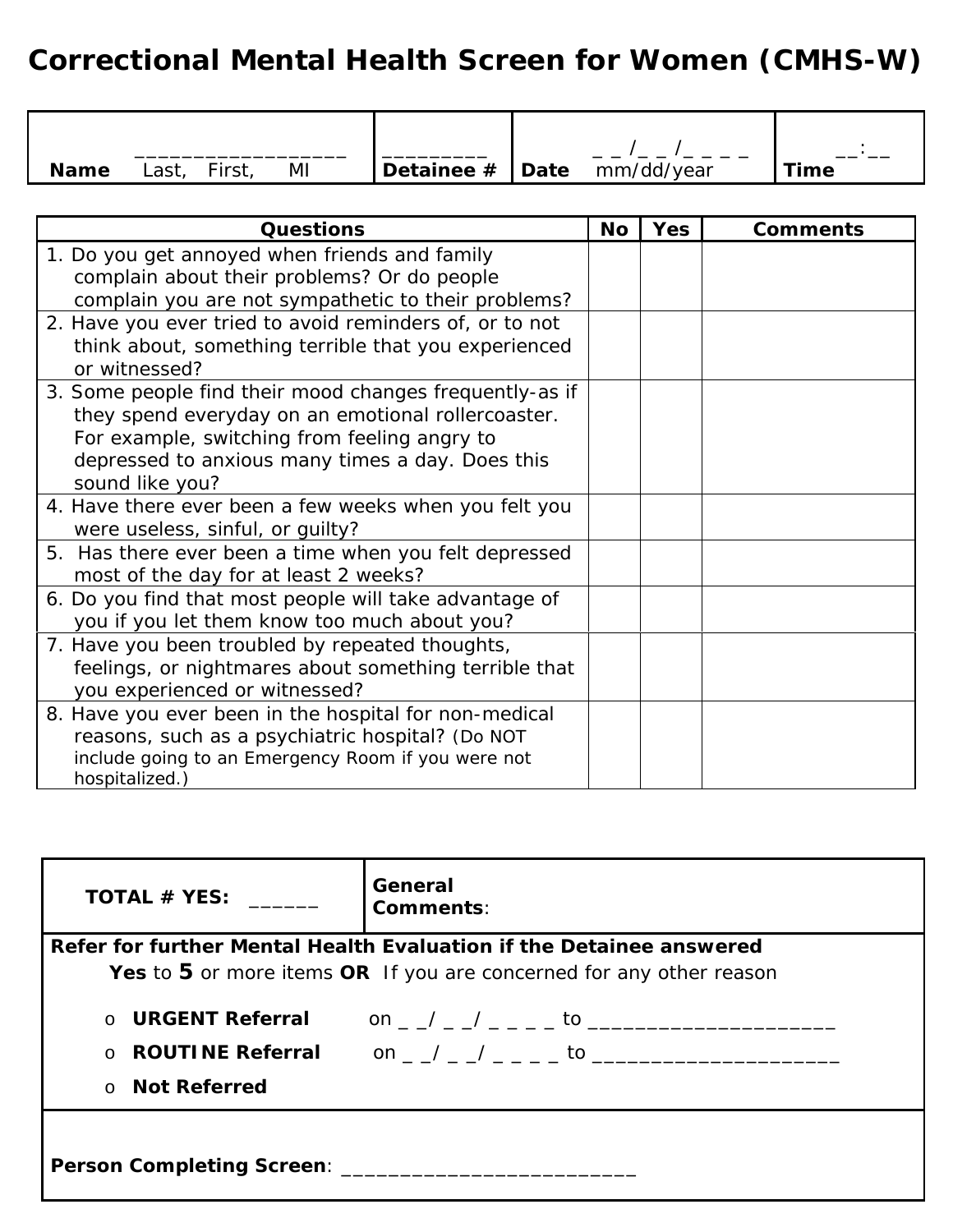#### *INSTRUCTIONS FOR COMPLETING THE CMHS-W*

#### **General Information:**

The CMHS is a tool designed to assist in the early detection of psychiatric illness during the jail intake process. The Research Team under the direction of Drs. Julian D. Ford and Robert L. Trestman at the University of Connecticut Health Center developed this Correctional Mental Health Screen for Women (CMHS-W), with a grant funded by the National Institute of Justice.

#### **Instructions for administration of the CMHS-W:**

Correctional Officers may administer this mental health screen during intake.

| Name: | Detainee's name- Last, first and middle initial |  |  |  |
|-------|-------------------------------------------------|--|--|--|
|-------|-------------------------------------------------|--|--|--|

- Detainee#: Detainee's facility identification number
- Date: Today's month, date, year
- Time: Current time (24hr or AM/PM)

**Questions #1-8** may be administered as best suits the facility's policies and procedures and the reading level, language abilities, and motivation of the detainee who is completing the screen. The method chosen should be used consistently. Two recommended methods:

- Staff reads the questions out loud and fills in the detainee's answers to the questions on the form
- Staff reads the questions out loud, while the detainee reads them on a separate sheet and fills in her answers

Each question should be carefully read, and a check mark placed in the appropriate column (for "NO" or "YES" response).

The staff person should add a note in the **Comments** Section to document any information that is relevant and significant for any question that the detainee has answered "YES."

If the detainee declines to answer a question or says she does not know the answer to a question, do NOT check "YES" or "NO." Instead, record DECLINED or DON'T KNOW in the **Comments** box.

#### **Total # YES:** total number of YES responses

**General Comments**: Staff may include information here to describe overall concerns about the responses (for example: intoxicated, impaired, or uncooperative)

#### **Referral Instructions:**

**Urgent Referral**: A referral for **urgent** mental health evaluation may be made by the staff person if there is any behavioral or other evidence that a detainee is unable to cope emotionally or mentally or is a suicide risk.

**Routine Referral**: A detainee answering **"YES" to 5 or more items** should be referred for **routine** mental health evaluation. A referral also may be made if the staff person has any concerns about the detainee's mental state or ability to cope emotionally or behaviorally.

\*\* If at any point during administration of the CMHS-W the detainee experiences *more than mild and temporary emotional distress* (such as severe anxiety, grief, anger or disorientation) she should be referred for immediate mental health evaluation.

**Referral:** Check the appropriate box for whether a detainee was referred. If referred, check URGENT or ROUTINE, enter the date of the referral and the mental health staff person or mental health clinic to whom the referral was given.

#### **Person completing screen:** Enter the staff member's name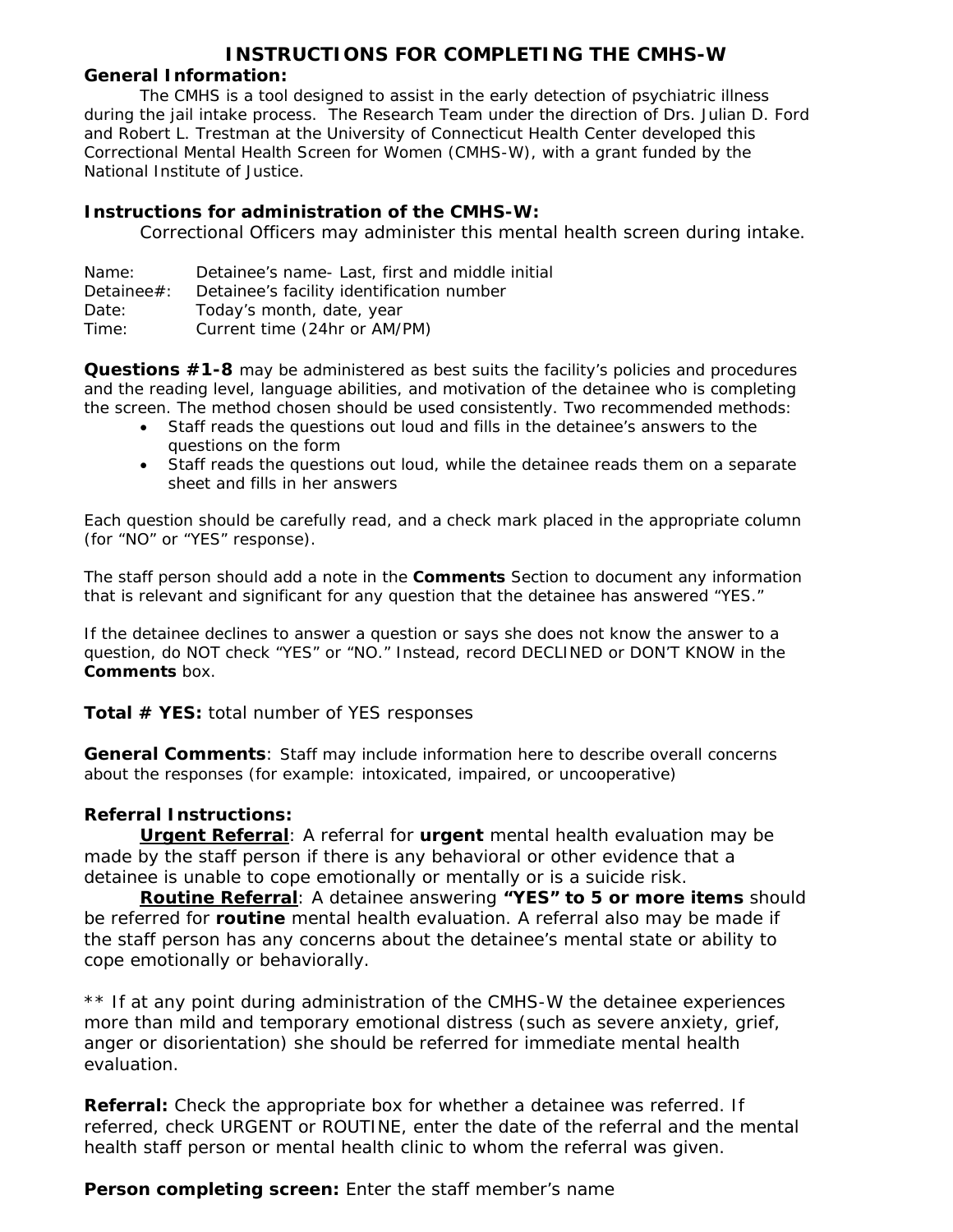# *Correctional Mental Health Screen for Men (CMHS-M)*

| ΜI<br><b>Name</b><br>Last,<br>First,                                                                                                                                            | Detainee $#$ | Date | mm/dd/year |  |            | <b>Time</b>     |
|---------------------------------------------------------------------------------------------------------------------------------------------------------------------------------|--------------|------|------------|--|------------|-----------------|
|                                                                                                                                                                                 |              |      |            |  |            |                 |
| <b>QUESTIONS</b>                                                                                                                                                                |              |      |            |  | <b>YES</b> | <b>COMMENTS</b> |
| 1. Have you ever had worries that you just can't get rid of?                                                                                                                    |              |      |            |  |            |                 |
| 2. Some people find their mood changes frequently $-$ as if they<br>spend everyday on an emotional roller coaster. Does this sound<br>like you?                                 |              |      |            |  |            |                 |
| 3. Do you get annoyed when friends or family complain about their<br>problems? Or do people complain that you're not sympathetic to<br>their problems?                          |              |      |            |  |            |                 |
| 4. Have you ever felt like you didn't have any feelings, or felt<br>distant or cut off from other people or from your surroundings?                                             |              |      |            |  |            |                 |
| 5. Has there ever been a time when you felt so irritable that you<br>found yourself shouting at people or starting fights or<br>arguments?                                      |              |      |            |  |            |                 |
| 6. Do you often get in trouble at work or with friends because you<br>act excited at first but then lose interest in projects and don't<br>follow through?                      |              |      |            |  |            |                 |
| 7. Do you tend to hold grudges or give people the silent treatment<br>for days at a time?                                                                                       |              |      |            |  |            |                 |
| 8. Have you ever tried to avoid reminders, or to not think about,<br>something terrible that you experienced or witnessed?                                                      |              |      |            |  |            |                 |
| 9. Has there ever been a time when you felt depressed most of the<br>day for at least 2 weeks?                                                                                  |              |      |            |  |            |                 |
| 10. Have you ever been troubled by repeated thoughts, feelings,<br>or nightmares about something you experienced or witnessed?                                                  |              |      |            |  |            |                 |
| 11. Have you ever been in a hospital for non-medical reasons such<br>as in a psychiatric hospital? (Do NOT include going to an<br>Emergency Room if you were not hospitalized.) |              |      |            |  |            |                 |
| 12. Have you ever felt constantly on guard or watchful even when<br>you didn't need to, or felt jumpy and easily startled?                                                      |              |      |            |  |            |                 |

| TOTAL # YES:                                                          | General<br><b>Comments:</b> |  |  |  |
|-----------------------------------------------------------------------|-----------------------------|--|--|--|
| Refer for further Mental Health Evaluation if the Detainee answered   |                             |  |  |  |
| Yes to 6 or more items $OR$ If you are concerned for any other reason |                             |  |  |  |
|                                                                       |                             |  |  |  |
|                                                                       |                             |  |  |  |
| ○ Not Referred                                                        |                             |  |  |  |
| Person Completing Screen: ______                                      |                             |  |  |  |